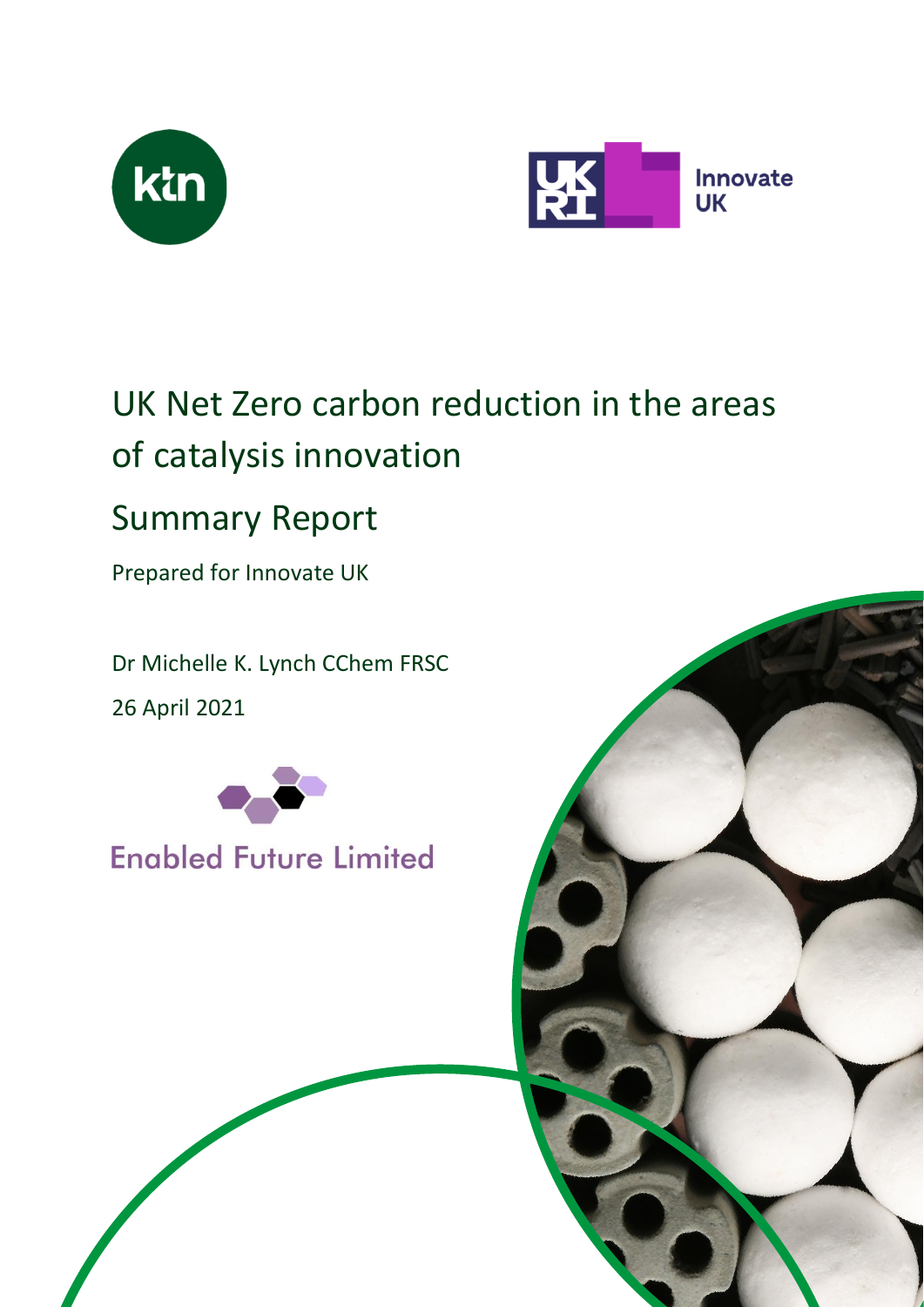## **TABLE OF CONTENTS**

| $\mathbf{1}$ . |         |  |
|----------------|---------|--|
|                | 1.1.    |  |
|                | 1.1.1.  |  |
|                | 1.2.    |  |
|                | 1.3.    |  |
|                | 1.3.1.  |  |
|                | 1.3.2.  |  |
|                | 1.3.3.  |  |
|                | 1.3.4.  |  |
|                | 1.3.5.  |  |
|                | 1.3.6.  |  |
|                | 1.3.7.  |  |
|                | 1.3.8.  |  |
|                | 1.3.9.  |  |
|                | 1.3.10. |  |
|                | 1.3.11. |  |
|                | 1.3.12. |  |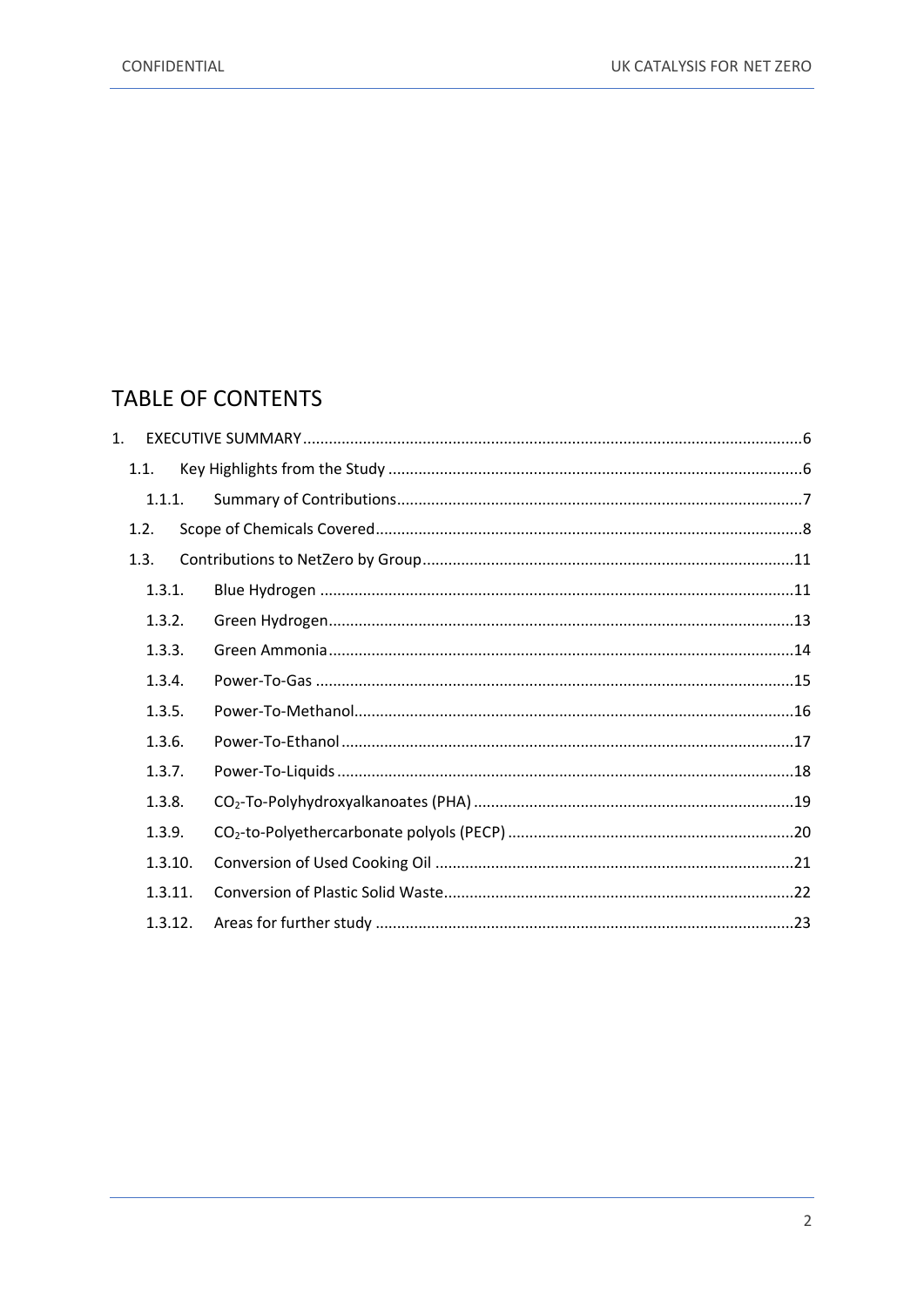## **GLOSSARY**

| GLOSSAKY     |                                                    |
|--------------|----------------------------------------------------|
| AWE          | Alkaline Water Electrolysis                        |
|              | Bio-SA Biosuccinic Acid                            |
| BDO          | <b>Butanediol</b>                                  |
| bpd          | <b>Barrels Per Day</b>                             |
| Bn           | Billion $(1 \times 10^9)$ or one thousand million) |
| BTX          | Benzene, Toluene Xylene                            |
| CAGR         | <b>Compound Annual Growth Rate</b>                 |
| CAPEX        | Capital Expenditure                                |
| CASE         | Coatings, Adhesives, Sealants and Elastomers       |
| CCUS         | Carbon Capture, Utilisation and Storage            |
| CFD          | <b>Compression Force Deflection</b>                |
| CO2U         | <b>Carbon Dioxide Utilisation</b>                  |
| COTC         | <b>Crude Oil to Chemicals</b>                      |
| CRM          | <b>Critical Raw Material</b>                       |
| CPC          | <b>Cooperative Patent Classification</b>           |
| CS           | <b>Compression Strength</b>                        |
| CEXD         | Cumulative exergy demand                           |
| <b>DMC</b>   | Dimethyl Carbonate                                 |
| <b>DME</b>   | Dimethyl Ether                                     |
| DOE          | United States Department of Energy                 |
| EС           | <b>European Commission</b>                         |
| EET          | Ecological, Economic and Technological             |
| EО           | <b>Ethylene Oxide</b>                              |
| EOL          | End of Life                                        |
| ESG          | <b>Environmental, Social and Governance</b>        |
| ESS          | <b>Energy Storage System</b>                       |
| EU           | <b>European Union</b>                              |
| FTR          | <b>Flake to Resin</b>                              |
| GDP          | <b>Gross Domestic Product</b>                      |
| GHG          | Greenhouse Gas                                     |
| GlyC         | <b>Glycerol Carbonate</b>                          |
| Gt           | Gigaton (10^12 tons)                               |
| GWP          | <b>Global Warming Potential</b>                    |
| <b>HDPE</b>  | <b>High Density Polyethylene</b>                   |
| HMDI         | Hexamethylene Di-Isocyanate                        |
| HMG          | Her Majesty's Government                           |
| <b>HVAC</b>  | <b>Heating Ventilation Air Cooling</b>             |
| HVO          | <b>Hydrogenated Vegetable Oil</b>                  |
| IP           | Intellectual Property                              |
| IPC          | <b>International Patent Classification</b>         |
| IPCC         | Intergovernmental Panel on Climate Change          |
| LCA          | Lifecycle Analysis/Assessment                      |
| LCOE         | Levelised Cost of Electricity                      |
| LCOH         | Levelised Cost of Hydrogen                         |
| <b>LLDPE</b> | Linear Low-Density Polyethylene                    |
| LDPE         | Low Density Polyethylene                           |
| LIB          | Lithium-Ion Battery                                |
| LPG          | Liquefied Petroleum Gas                            |

- MDA Methylene Dianiline<br>MDI Methylene Diphenyl
- Methylene Diphenyl Diisocyanate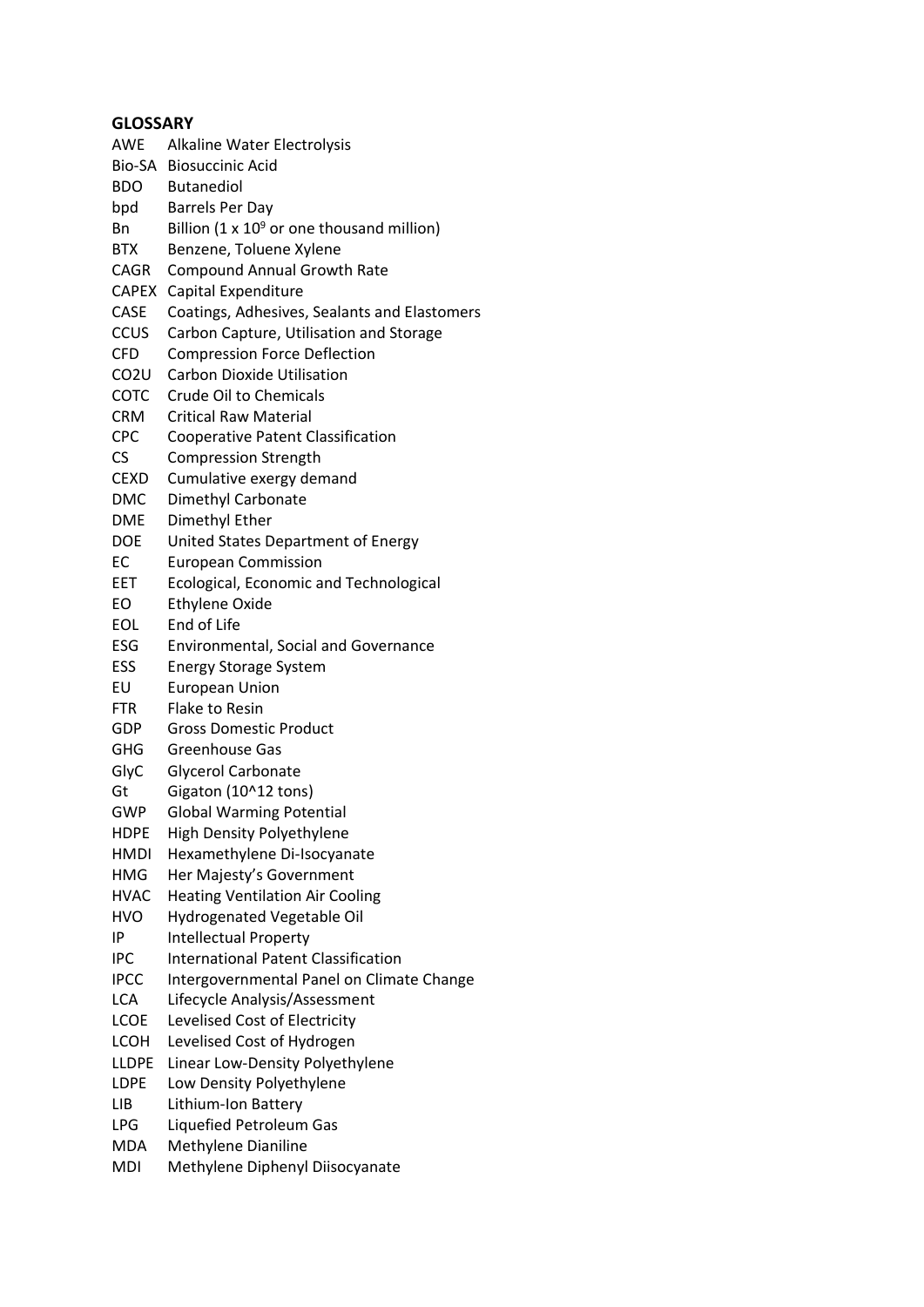- MEG Monoethylene Glycol MMO Methyl Monooxygenase MNC Multi-National Company NASA National Aeronautics and Space Administration NDC Nationally Determined Contributions NET Negative Emissions Technology NGFS Network for Greening the Financial System NGL Natural Gas Liquids NOAA National Oceanic and Atmospheric Administration (NOAA). NOP Natural Oil Polyols NOx Nitrogen Oxides NREL National Renewable Energy Laboratory NWE North West Europe OPEX Operating Expenditure PCD Polycarbonate Diols PCLP Polycaprolactone polyols PDI Pentamethylene Diisocyanate PE Polyethylene PEC Polyether Carbonate PECP Polyether Carbonate Polyols PEF Polyethylene furanoate PESP Polyester Polyols PET Polyethylene Terephthalate PETP Polyether Polyols PGM Platinum Group Metal PO Propylene Oxide PP Polypropylene PPC Polypropylene Carbonate PHA Polyhydroxyalkanoate PHB Polyhydroxybutyrate PHV Polyhydroxyvalerate PHB/V Polyhydroxybutyrate-covalerate (PHB/V), PHH Polyhydroxyhexanoate PO Propylene Oxide POCP Polycarbonate Polyol PTMEG Polytetramethylene ether glycol PU Polyurethanes PTA Purified Terephthalic Acid PtG Power-To-Gas PtL Power-To-Liquids P2X Power-To-X PVC Polyvinyl Chloride PX Paraxylene RED Renewable Energy Directive RFS Renewable Fuels Standard ROCOP Ring-Opening Copolymerisation RPET Recycled Polyethylene Terephthalate SAP Superabsorbent polymer SME Small-to-Medium Enterprise
- TCA Tricarboxylic Acid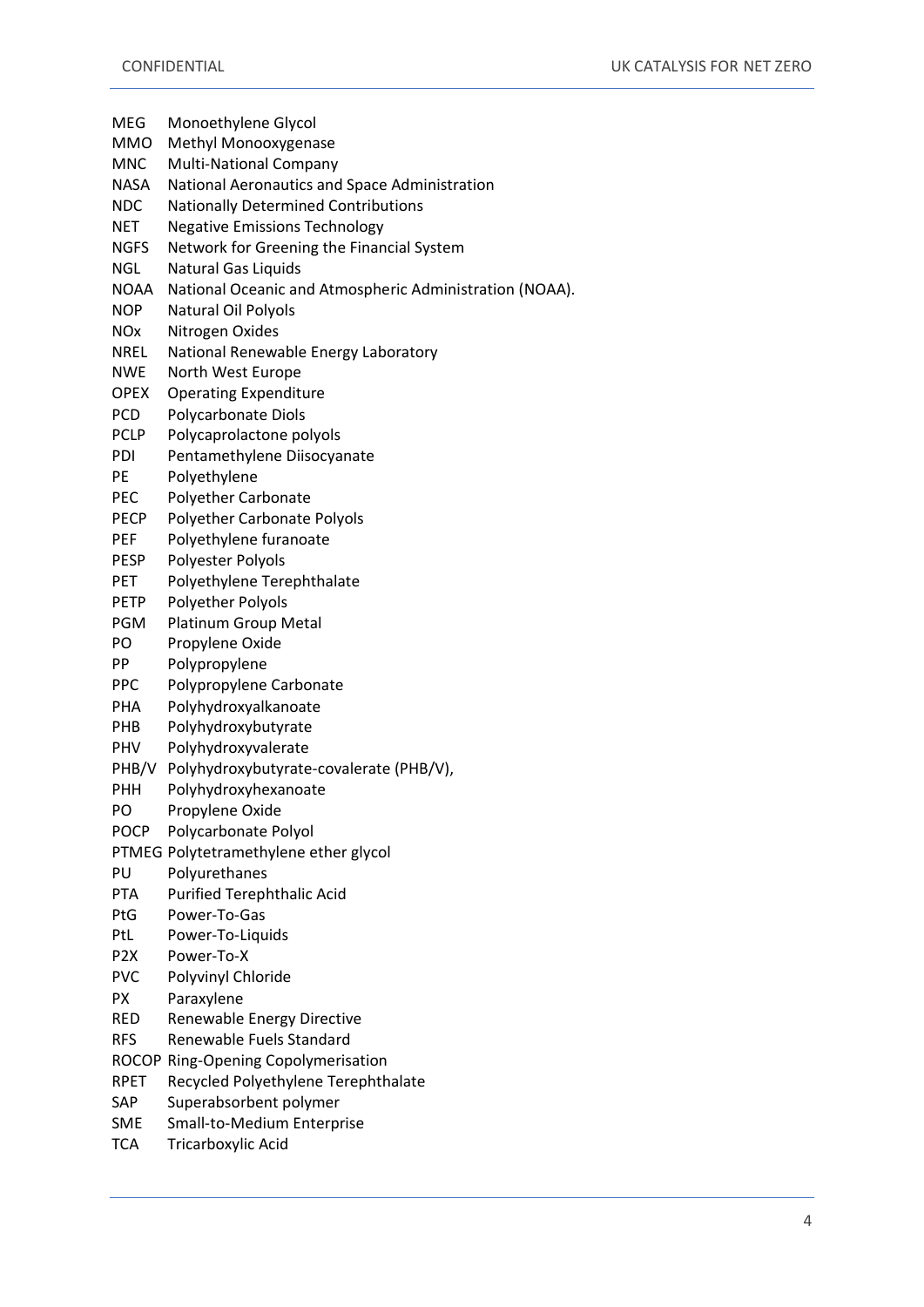| <b>TDA</b> | <b>Toluene Diamine</b>                                              |
|------------|---------------------------------------------------------------------|
| <b>TDI</b> | Toluene Di-Isocyanate                                               |
| Tn         | Trillion (1 $x10^{12}$ or million x million)                        |
| <b>TOC</b> | Table of Content                                                    |
| Ton        | Metric Ton                                                          |
| <b>TPO</b> | Thermoplastic Polyolefins                                           |
| <b>TPU</b> | Thermoplastic Polyurethanes                                         |
| <b>TRL</b> | <b>Technology Readiness Level</b>                                   |
| <b>UN</b>  | <b>United Nations</b>                                               |
|            | <b>UNFCCC United Nations Framework Convention on Climate Change</b> |
| VOC.       | <b>Volatile Organic Chemical</b>                                    |
| XDI        | Xylylene Di-Isocyanate                                              |

#### **COPYRIGHT**

This report and its contents are the copyright of Enabled Future Limited - © Enabled Future Limited 2021 all rights reserved. Any redistribution or reproduction of part or all of the contents in any form is prohibited. You may not, except with our express written permission, distribute or commercially exploit the content. Nor may you transmit it or store it in any other website or other form of electronic retrieval system.

#### DISCLAIMER

The information contained in this report has been provided by Enabled Future Limited for information purposes only. This information does not constitute legal, professional or commercial advice. While every care has been taken to ensure that the content is useful and accurate, Enabled Future Limited gives no guarantees, undertakings or warranties in this regard, and does not accept any legal liability or responsibility for the content or the accuracy of the information so provided, or, for any loss or damage caused arising directly or indirectly in connection with reliance on the use of such information.

Enabled Future Limited does not make any warranty, express or implied, including warranties of merchantability and fitness for a particular purpose, nor does it assume any legal liability or responsibility for the accuracy, completeness, or usefulness of any information, apparatus, product, or process disclosed within this report, nor does it represent that its use would not infringe privately owned rights.

Reference in this report to any specific commercial products, process or service by trade name, trademark, manufacturer, or otherwise, does not necessarily constitute or imply its endorsement, recommendation, or favouring by Enabled Future Limited. The views and opinions of authors expressed herein do not necessarily state or reflect those of Enabled Future Limited and shall not be used for advertising or product endorsement purposes.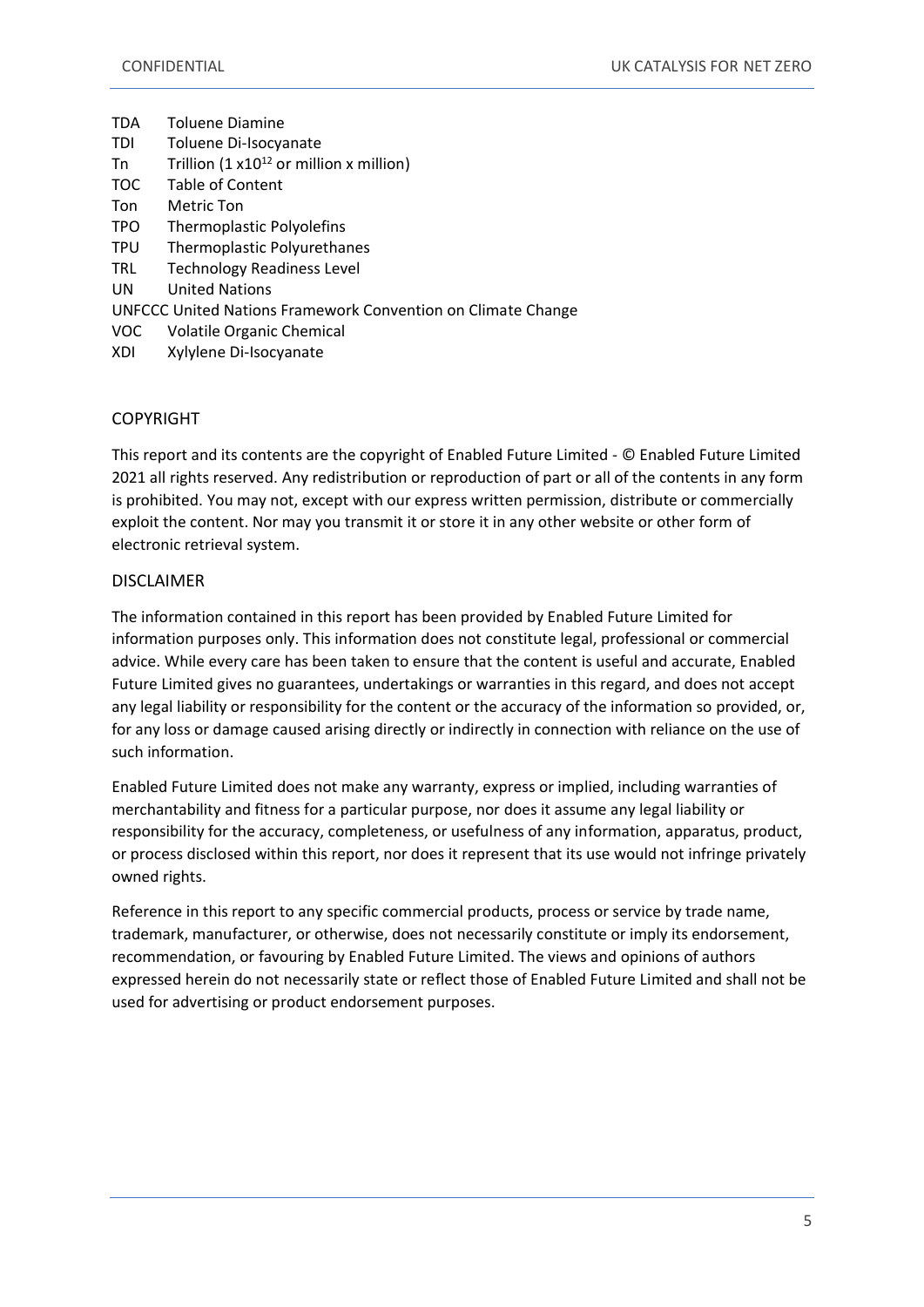#### <span id="page-5-0"></span>1. EXECUTIVE SUMMARY

<span id="page-5-1"></span>1.1. Key Highlights from the Study

- Catalysis plays a major role in mitigating 123.6 million  $tCO_2$ eq of carbon savings 21.4% of the UK's production emissions or 15.5% of the 800 million  $tCO<sub>2</sub>eq$  consumption emissions.
- Blue hydrogen plays the largest role in terms of total carbon savings (88 million tCO<sub>2</sub>eq). Catalytic innovations are mainly focused on the reactor with new sorbents also playing a role in continuing to bring down the price of blue hydrogen production.
- The benefits of blue hydrogen are clear; however, it will require a vast amount of carbon to be sequestered and necessitate the extraction of fresh fossil fuel which creates both  $CO<sub>2</sub>$  and methane emissions during exploration, production and transport and results in loss of biodiversity. Diversion of this carbon back into the system for utilisation would be beneficial for the environment. The possibility of new chemistries to convert  $CO<sub>2</sub>$  or CO (which is actually made in the blue hydrogen process but then converted to  $CO<sub>2</sub>$ ) could facilitate a three-fold environmental and commercial benefit (providing the hydrogen, avoiding fossil fuel and avoiding sequestration).
- Green hydrogen via water electrolysis is one of the single most important future transformations in the chemicals industry, underpinning a whole host of downstream power-to-x (P2X) value chains. These span larger bulk chemicals and so-called "e-fuels" including ammonia, methanol and synthetic liquid transportation fuels. Industrial biotechnology combined with green hydrogen has the propensity to allow a wide range of other bulk, specialty, fine chemicals, proteins and polymers to be manufactured at scale. Investment in biocatalysis, electrocatalysis as well as more conventional chemocatalysis is essential to allow these growth areas to flourish.
- The UK needs to go much further in mitigating solid wastes which create greenhouse gas emissions when they are incinerated or landfilled. This report has highlighted several techniques which can be employed, with improved catalysis, to allow for reuse of food, municipal solid waste (MSW), valuable polymers and residual, unrecyclable mixed plastic waste (PSW). The UK has many companies active in this area, including overseas companies with UK locations, domestic UK SME's and many active university departments. Specific chemical transformations that were studied are:
	- o Hydrogenated vegetable oil (HVO) from catalytic processing of used cooking oil (UCO)
	- $\circ$  Some methods for production of novel materials from specific types of food waste e.g., beer from waste bread and synthetic leather from pineapple peels
	- o Production of recycled polyethylene terephthalate (RPET) from waste PET streams
	- o Production of fuels or olefinic monomers from waste unrecyclable PSW via a number of catalytic methods including pyrolysis and gasification
- The NetZero roadmap is highly dependent upon catalysis this is not a technique which improves the pathway a little or saves a few % on operating costs – it is a "stop/go" scenario – without the catalyst and associated reactor technologies, it is impossible to proceed at all.
- Non-catalytic technologies are not common even if there is a non-catalytic step, such as thermal pyrolysis, catalysts are usually required somewhere else within the process.
- As of now, there are no technology ready solutions for reaching NetZero in the manufacturing industries with the exception of biofuels. Much more urgency is required and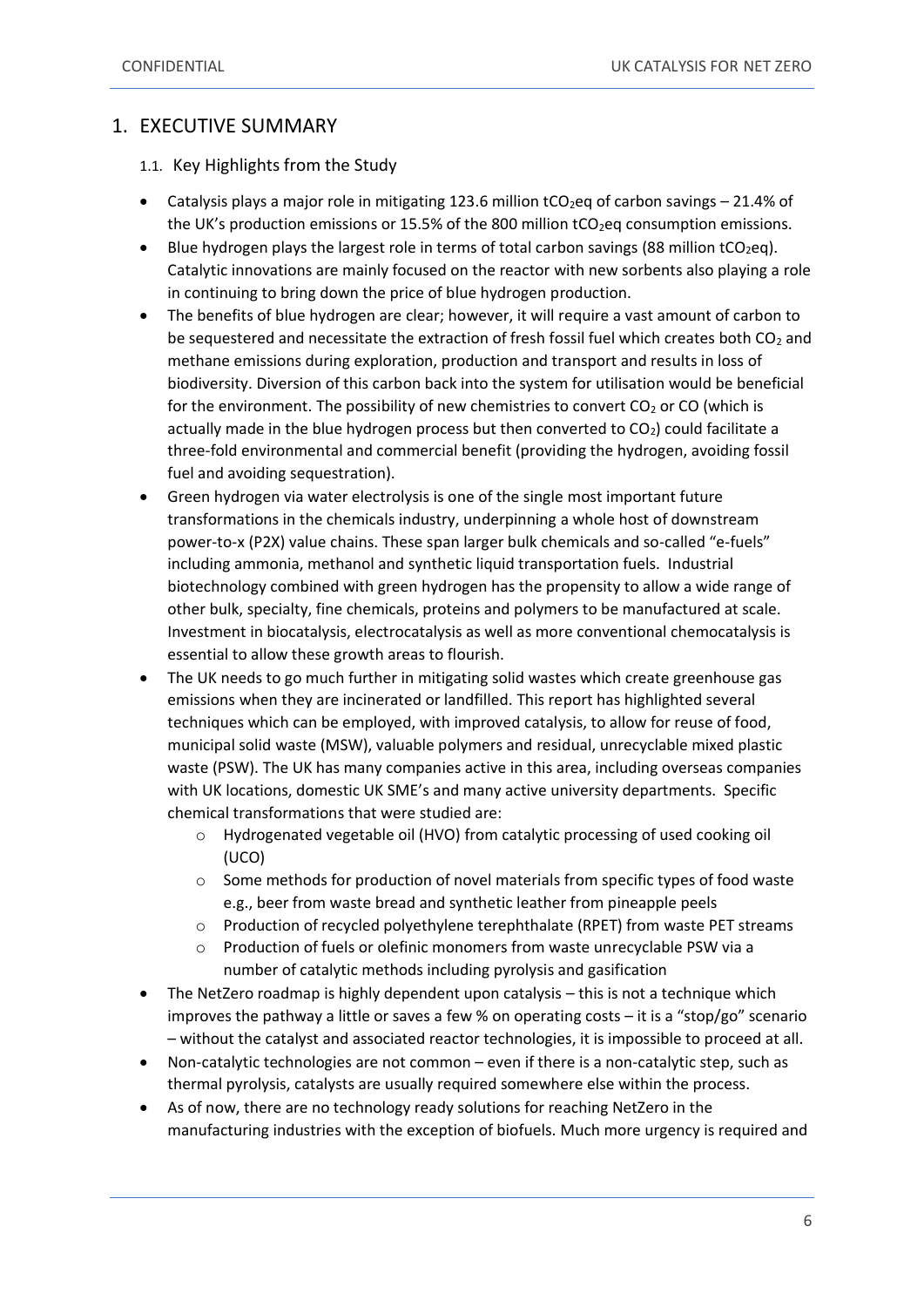specific focus on catalysis for decarbonisation, if the governments NetZero targets are to be achieved.

#### 1.1.1. Summary of Contributions

<span id="page-6-0"></span>The individual contributions from the different areas studied are summarised in Table 1.1.1.1. Hydrogen is the major way that the UK is considering decarbonising sectors which cannot be addressed via electrification. For the purposes of the report, blue and green hydrogen are seen as complementary rather than competing – i.e., green hydrogen for heat and power has not been considered, nor has hydrogen use in fuel cell vehicles. Only power-to-x (P2X) conversions to liquid transportation fuels and chemicals have been included.

For blue hydrogen, the data comes from the H21 gas industry projects study. The lower end (88 million tCO<sub>2</sub>eq) considers the use of hydrogen in home heating for a proportion of UK residences, 31% of power and 61% of UK combined heat and power (CHP) including high pressure industrial clusters and whereas the upper value (117 million  $tCO<sub>2</sub>eq$ ) considers complete decarbonisation of heat and transport. This is considered unlikely, and therefore the lower value has been used in the total.

The same H21 studies detailed the amount of  $CO<sub>2</sub>$  which would need to be stored or sequestered to meet Net Zero (75-175 million tonnes). In order to be more circular, and to avoid the extraction of virgin fossil fuel, it will be necessary either to move to green hydrogen, or to reutilise the CO<sub>2</sub>. In this study the reuse of  $CO<sub>2</sub>$  is considered a better option than sequestration because of the large additional environmental benefits including prevention of methane emissions and loss of biodiversity. Various options for reusing  $CO<sub>2</sub>$  are possible (see section 1.2) including the production of chemicals and polymers. Another possibility considered is the use of CO instead of  $CO<sub>2</sub>$  for green carbonylations which are an important class of reactions for the chemical industry.

Several Power-To-X applications are included in the report. All of these utilise green hydrogen as a feedstock. Those processes profiled use chemocatalytic methods to convert green hydrogen to products. However, fermentative approaches are also possible. Ingenza Ltd also has a biocatalytic process for converting  $CO<sub>2</sub>$  to formic acid. They estimate being able to save 4 million tCO<sub>2</sub>eq and while a full chapter has not been devoted to this topic, it is included in the table. The figure given for power-to-liquids (PtL) is the lower end of the 2-8 million  $tCO_2$ eq provided in published data. Collectively the Power-To-X and CCU approaches would mitigate 12.9 million tCO<sub>2</sub>eq emissions based on the technology and market assumptions used in the case studies.

The remaining areas covered in the study are the conversion of solid wastes, namely plastic waste, plastic waste combined with municipal solid waste (MSW), and options for converting used cooking oil (UCO) to hydrogenated vegetable oil (HVO). For conversion of waste plastics, the scenarios considered are, separation of PET and a depolymerisation route followed by repolymerisation to recycled PET (RPET) and pyrolysis of the remaining mixed plastic waste (PSW) to fuels. The gasification of PSW/MSW to methanol is an alternative route and it is not included in the total.

A number of options were detailed for conversion of food to novel materials (NM) however, these are not considered to be high impact on decarbonisation – and in fact because of the number of stages involved in the processes, they might very limited if any impact on overall carbon emissions. Therefore, only HVO has been counted for conversion of waste food.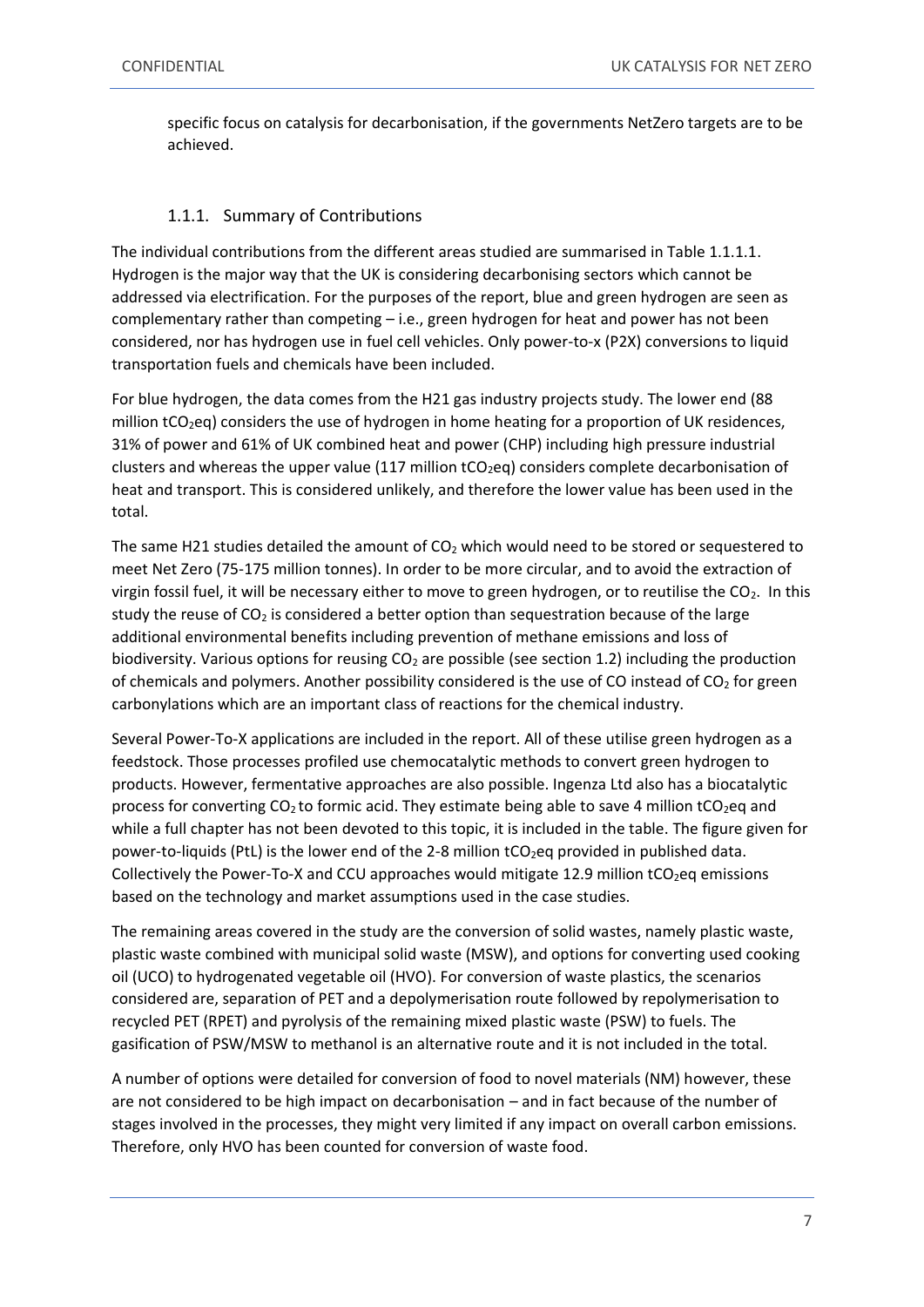In total, these technologies can provide 123.6 million tCO<sub>2</sub>eq carbon savings. This amounts to 20% of the entire UK carbon footprint based on production, and 15% based on consumption. It is vastly higher than the 33 million tCO<sub>2</sub>eq emitted by manufacturing industries. If additional suitable CO<sub>2</sub> utilisation options can be identified, this could be increased much further.

| <b>Product</b>                                  | <b>Million</b><br>tCO <sub>2eq</sub><br>abated | <b>Applications</b>                      | <b>Comments</b>                                                                                                                        |
|-------------------------------------------------|------------------------------------------------|------------------------------------------|----------------------------------------------------------------------------------------------------------------------------------------|
| <b>Blue Hydrogen</b>                            | 88-117.4                                       | Residential Heat,<br>Power, CHP          | Uses the H21 North of England<br>scenarios H21 XL and H21 MAX                                                                          |
| Green Hydrogen                                  |                                                | Power-To-X                               |                                                                                                                                        |
| Power-To-Ammonia                                | 8.4                                            | Shipping                                 | Based on Haldor-Topsoe's analysis<br>of green ammonia                                                                                  |
| Power-To-Gas                                    | n/a                                            | <b>Residential Heat</b>                  | Assume that hydrogen blending<br>included in blue hydrogen would<br>be preferable                                                      |
| Power-To-Methanol                               | 4.2                                            | <b>Transport Fuel</b>                    | Based on blending methanol into<br>gasoline passenger cars                                                                             |
| Power-To-Formic Acid                            | 4.0                                            | <b>Energy Carrier</b>                    | Based on Ingenza fermentation<br>technology                                                                                            |
| Power-To-Liquids                                | 2.0                                            | <b>Transport fuel</b>                    | Based on blending into diesel<br>passenger cars                                                                                        |
| CO <sub>2</sub> to Polyols                      | 0.2                                            | Polyurethanes,<br>polycarbonates         | <b>Using Econic Technologies</b><br>scenarios                                                                                          |
| $CO2$ to<br>Polyhydroxyalkanoates               | 2.5                                            | Packaging, various<br>other applications | This technology fits well with the<br>UK's industrial biotechnology<br>focus                                                           |
| CCUS/P2X                                        | 12.9                                           |                                          |                                                                                                                                        |
| <b>Other CCUS/P2X</b>                           | 87.1                                           | Various broad<br>applications            | Based on avoided CCS and<br>development of processes                                                                                   |
| <b>Waste Food Conversion</b>                    |                                                |                                          |                                                                                                                                        |
| Avoided disposal,<br>novel materials            | 4.0                                            | Clothes, shoes,<br>accessories           | Based on meeting the Courtauld's<br>commitment                                                                                         |
| Conversion to HVO                               | 5.5                                            | Diesel fuel<br>replacement               | Assumes 10% of diesel is replaced<br>with HVO from UCO. This could be<br>much higher if 50% of the UK<br>diesel was replaced with HVO. |
| <b>Plastic Solid Waste</b><br><b>Conversion</b> |                                                |                                          |                                                                                                                                        |
| Pyrolysis to fuels                              | 3.3                                            | Fuels                                    | Based on avoiding the incineration<br>of PSW as well as carbon<br>displacement.                                                        |
| Gasification to methanol                        | 1.65<br>(alternative to<br>pyrolysis)          | Chemicals, fuels                         | Alternative to pyrolysis. Does not<br>account for the carbon saving in<br>the application                                              |
| Use in PET                                      | 1.5                                            | Drinking bottles<br>and textile fibres   | Chemical recycling of PET which is<br>additional to PSW                                                                                |
|                                                 |                                                |                                          |                                                                                                                                        |
| <b>Grand Total</b>                              | 123.6                                          |                                          |                                                                                                                                        |

| Table 1.1.1.1 Summary of Data for Catalytic Technologies for Reaching UK NetZero |
|----------------------------------------------------------------------------------|
|----------------------------------------------------------------------------------|

<span id="page-7-0"></span>1.2. Scope of Chemicals Covered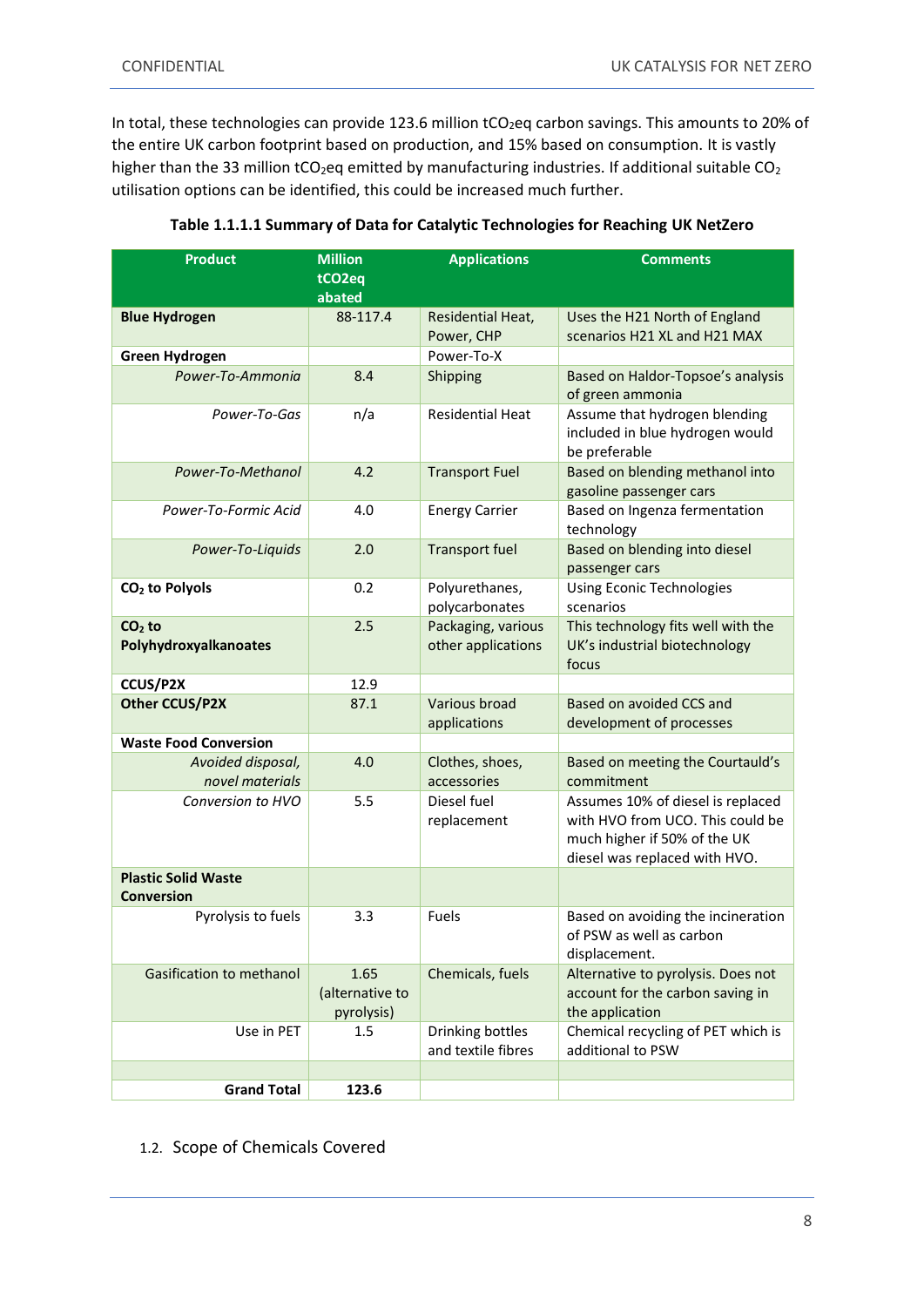There are a vast number of catalytic routes which could have been included in this report. However, it is limited to the most topical and current areas. The starting materials covered are mainly blue hydrogen, green hydrogen,  $CO<sub>2</sub>$  and solid waste and the main transformation areas are Power-To-X, CCUS and chemical transformations of solid wastes. There is a high-level summary provided for biobased chemicals and plastics, but a more detailed view is outside the scope. Equally any noncatalytic transformations and  $CO<sub>2</sub>$  capture are also outside of the scope. The routes of interest for the report are shown in figure 1.2.1 below. The majority of the focus is on hydrogen production, Power-To-X transformations for CCUS and chemical transformations of solid waste.

There are many possibilities for chemicals from Power-To-X, much of the initial focus has been on production of commodity chemical projects mainly methanol, dimethyl ether (DME), ethanol and synthetic natural gas (SNG) and Fischer-Tropsch projects and some of these are reaching higher TRLs. Over time approaches and the type of target molecules has diversified; increasingly fermentation and biotechnology approaches have been utilised with more specialty and fine chemicals possible as a result.

The main polymers which are directly made with  $CO<sub>2</sub>$  in the polymerisation reaction which have had any commercial progress are polyhydroxyalkanoates (PHA) and polyethercarbonate polyols (PECP). Polymers can also be made CO<sub>2</sub>-derived monomers. Commercially polybutylene succinate (PBS) is the only notable example, but with improvements in Power-To-X technology, many others would be possible. Reduction of solid waste is an important tool for lowering the carbon footprint of the chemical industry because of the two-fold benefit of avoiding landfill and displacing virgin fossil feedstocks. While much of the focus for plastic waste has been on production of fuels it is important to find circular routes via chemical recycling, because this is the only way to compensate for the already have high carbon footprint of these materials.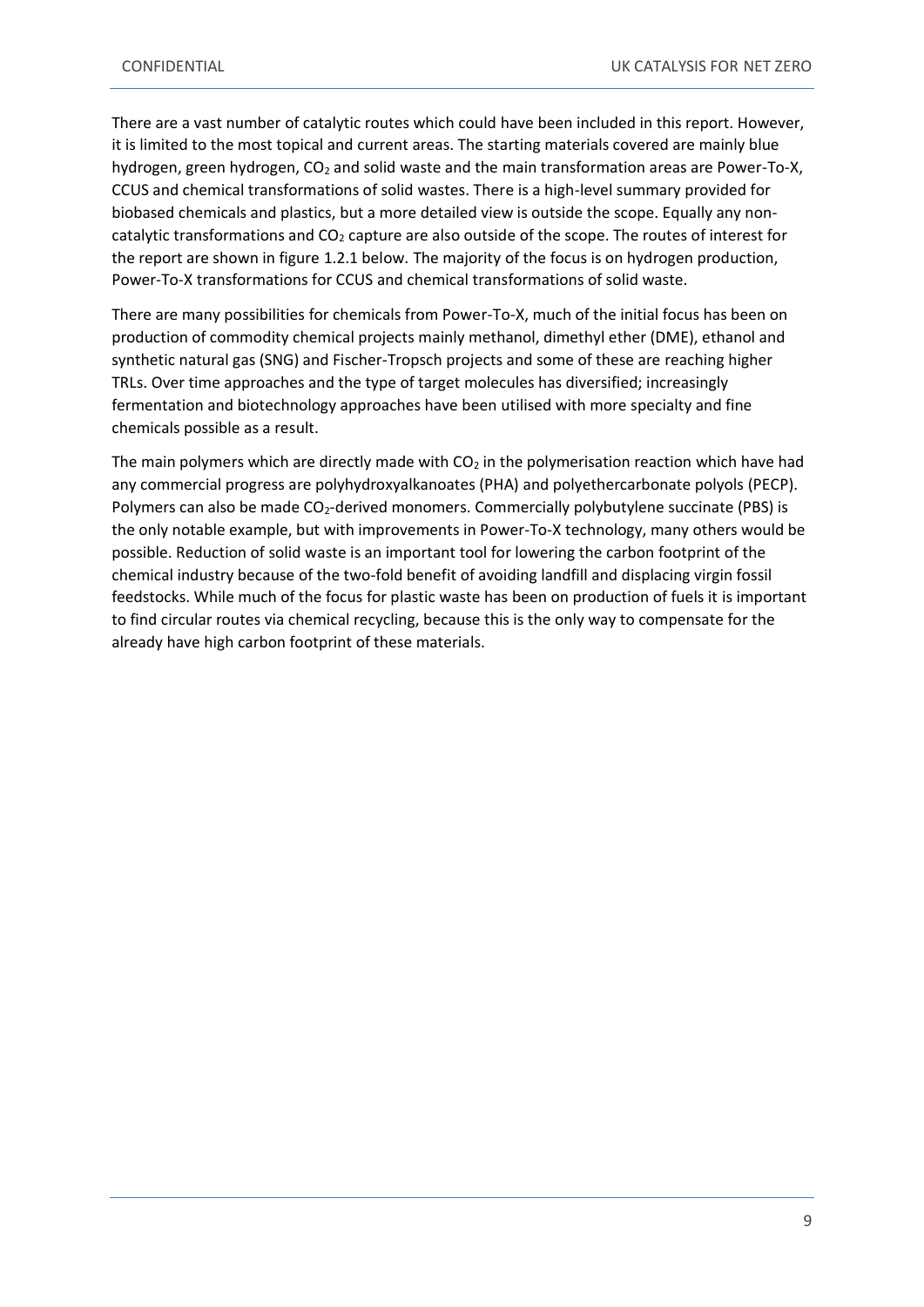

**Figure 1.2.1 Scope of Catalytic Routes Included in the Report**

Source: Enabled Future Limited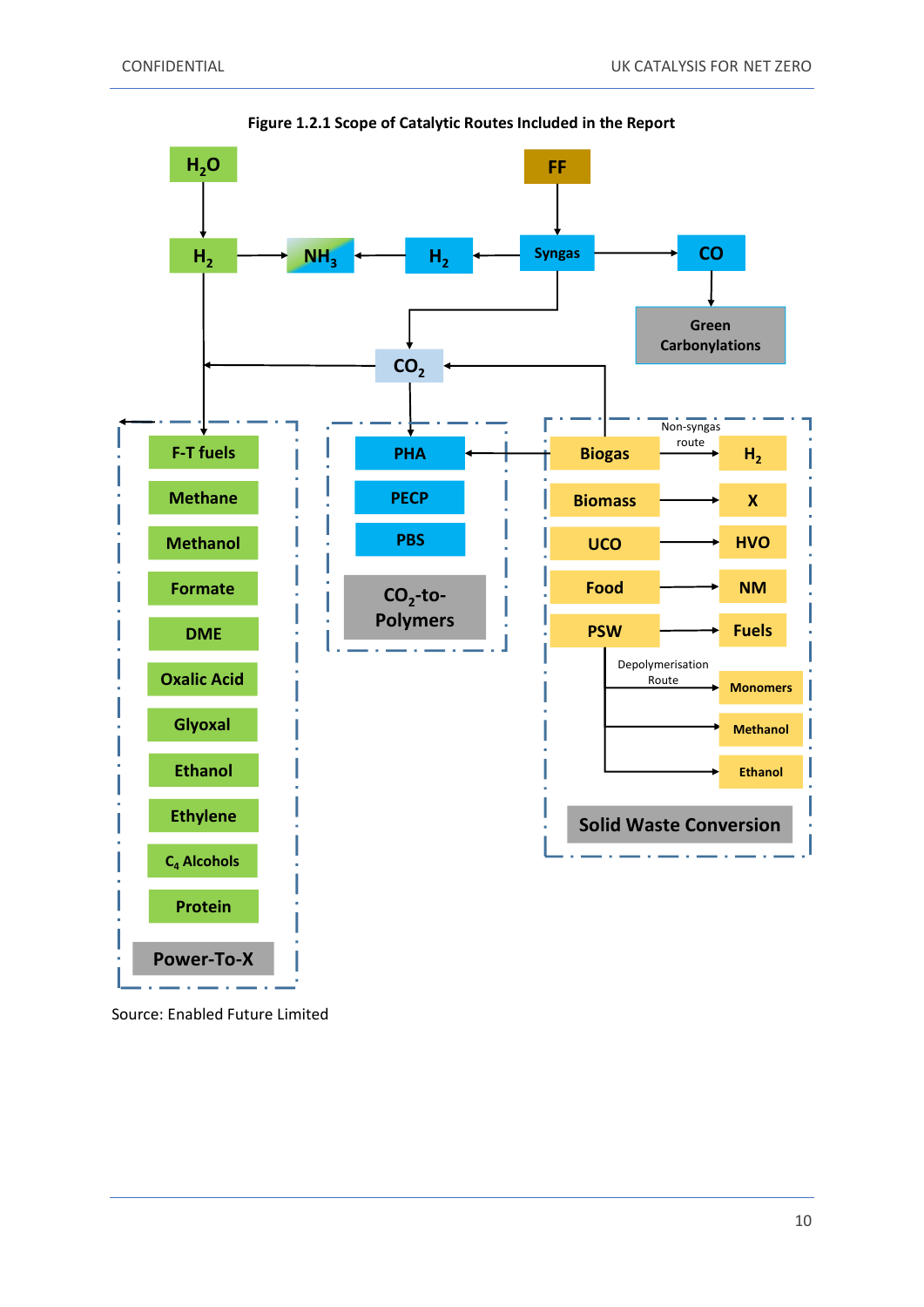## <span id="page-10-1"></span><span id="page-10-0"></span>1.3. Contributions to NetZero by Group

#### 1.3.1. Blue Hydrogen

#### **Table 1.3.1.1 Blue Hydrogen Product & Technology Summary and Recommendations**

| <b>Product</b>              |                                | <b>Reaction Chemistry</b>                                                       |
|-----------------------------|--------------------------------|---------------------------------------------------------------------------------|
| <b>Group/Technology</b>     |                                |                                                                                 |
| Blue Hydrogen               |                                | Fossil Fuel $\rightarrow$ Syngas $\rightarrow$ H <sub>2</sub> + CO <sub>2</sub> |
|                             | <b>Technology Description</b>  |                                                                                 |
|                             |                                | Blue hydrogen is produced from fossil fuel derived                              |
|                             |                                | syngas combined with CO <sub>2</sub> capture and storage (CCS).                 |
|                             |                                | The technology development has mostly focused                                   |
|                             |                                | around optimising the hydrogen yield and flowsheet                              |
|                             |                                | for integration with CCS. Catalytic reactor innovation                          |
|                             |                                | has been key, more so than the catalysts themselves                             |
|                             |                                | although sorbents for some variants form an integral                            |
|                             | part of the technology.        |                                                                                 |
|                             |                                | The Johnson Matthey low carbon hydrogen (LCH)                                   |
|                             |                                | technology is expected to be widely deployed                                    |
|                             |                                | although newer variants claim to be able to improve                             |
|                             | the techno-economics.          |                                                                                 |
|                             | <b>Technology Developers</b>   |                                                                                 |
| Cadent/Johnson              |                                | Low carbon hydrogen (LCH)                                                       |
| Matthey/Progressive         |                                | flowsheet.                                                                      |
| Energy                      |                                |                                                                                 |
| <b>Cranfield University</b> |                                | Hydrogen via sorbent enhanced                                                   |
|                             |                                | steam reforming (HyPER). The                                                    |
|                             |                                | Compact Hydrogen Generator (CHG)                                                |
|                             |                                | technology                                                                      |
| <b>Teeside University</b>   |                                | Catalytic Membrane Reactor (CMR)                                                |
|                             |                                |                                                                                 |
|                             |                                | <b>Carbon Reduction Potential in the UK</b>                                     |
|                             |                                | Decarbonised hydrogen is likely to have the highest                             |
|                             |                                | single impact on reaching UK NetZero than any other                             |
|                             |                                | of the product groups. The decarbonisation potential                            |
|                             |                                | of blue hydrogen as a method for providing heating in                           |
|                             |                                | homes and as transportation fuel has been estimated                             |
|                             |                                | at 88-117 million tCO <sub>2</sub> eq. The amount of hydrogen                   |
|                             |                                | required in the chemical and manufacturing                                      |
|                             |                                | industries is hard to ascertain as much of it will be                           |
|                             |                                | generated and used captively. However, the                                      |
|                             |                                | merchant hydrogen requirement would be relatively                               |
|                             |                                | small compared to the amount needed for heat and                                |
|                             | transport.                     |                                                                                 |
|                             | <b>Techno-Economic Factors</b> |                                                                                 |
|                             |                                | The CAPEX for blue hydrogen via the LCH was                                     |
|                             |                                | estimated at £8.5 bn for nine units providing 12.15                             |
|                             |                                | GW of hydrogen for home heating. These would                                    |
|                             |                                | provide 50 million tCO <sub>2</sub> eq savings.                                 |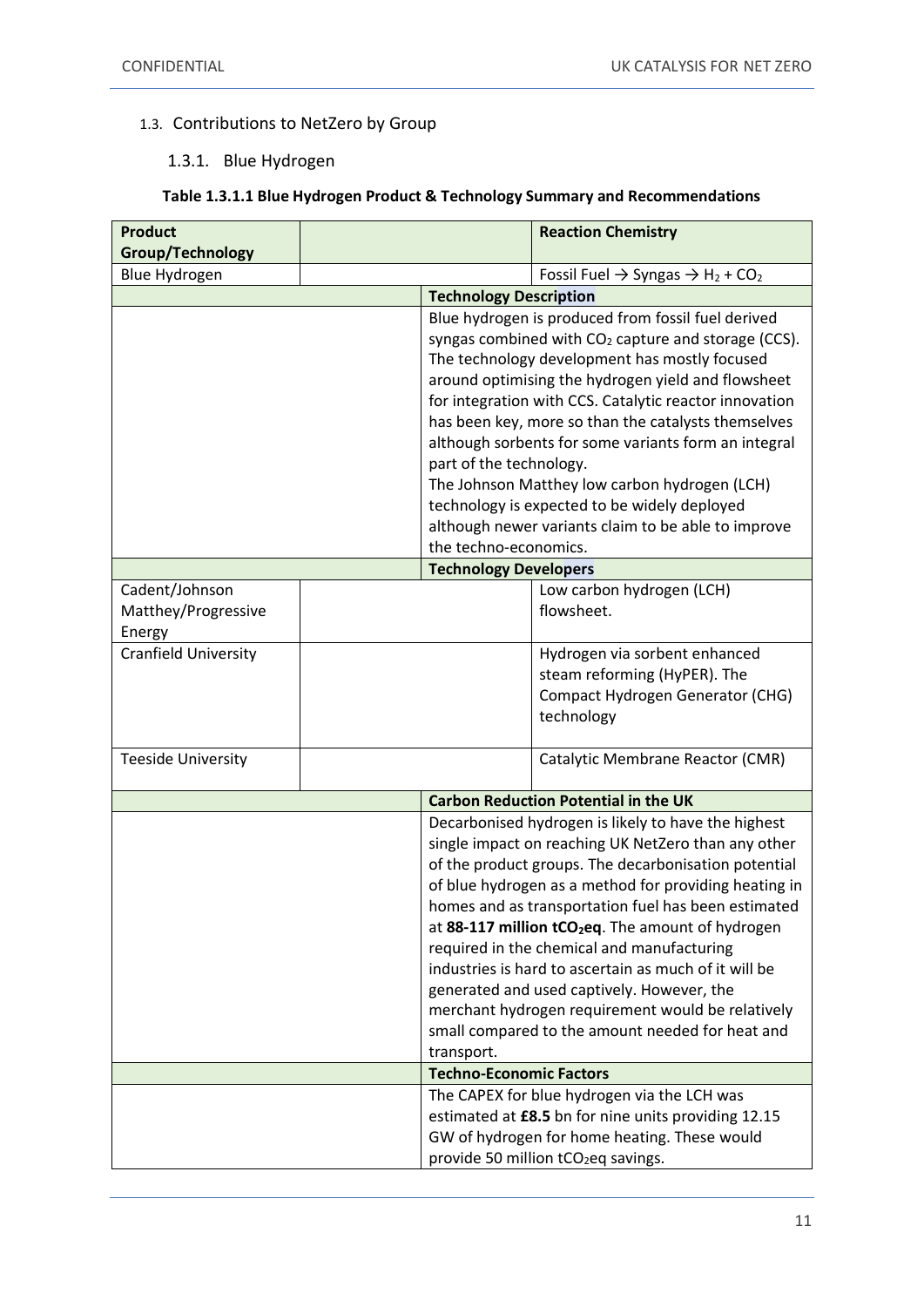| Cranfield can achieve a 20% reduction in LCOH          |
|--------------------------------------------------------|
| compared to SMR/ATR+CCS: a 40% CAPEX reduction         |
| relative to ATR+CCS and 50% CAPEX reduction            |
| relative to SMR+CCS.                                   |
| <b>Comments on Funding</b>                             |
| Cost reduction is imperative for hydrogen production   |
| in terms of CAPEX and OPEX. Even a 1% reduction in     |
| these figures has a major impact. Continue to look at  |
| novel reactor and sorbent technologies and to          |
| support those in earlier stages of development from    |
| Cranfield University and Teeside University which      |
| have the potential to lower costs. The need for new    |
| catalysts is not so high for blue hydrogen, however,   |
| as refineries increasingly look for other ways to      |
| survive the downturn in transportation fuel demand,    |
| they could look to produce hydrogen, especially from   |
| the heavy cuts. This is not an area with much UK       |
| innovation - this could be discussed with the          |
| Catalysis Hub and with other catalysis stakeholders to |
| see if there is interest. The LCH technology and the   |
| HyPER/CHG process from Cranfield have already          |
| received funding via BEIS to develop the process. The  |
| Teeside University CMR may be more in need             |
| currently to scale up its concept.                     |
| <b>Summary &amp; Recommendations</b>                   |
| High growth area with v. high impact on                |
| decarbonisation. Relatively lower need for new         |
| catalyst innovation. Worth funding reactor variants    |
| and new sorbent technologies. Consider looking at      |
| new processes for gasification of heavy refinery feeds |
| where more catalysts might be needed.                  |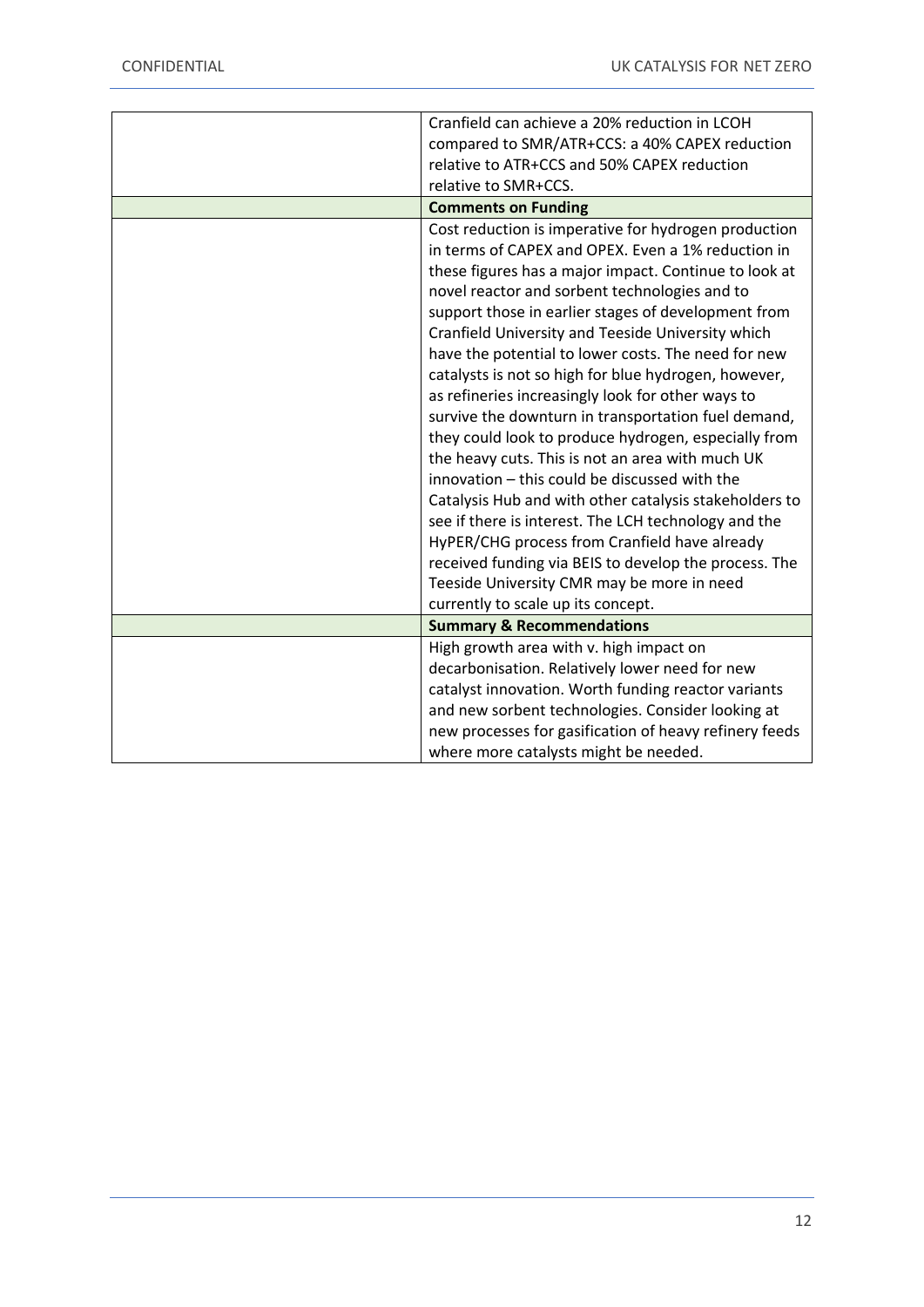## 1.3.2. Green Hydrogen

<span id="page-12-0"></span>

| <b>Product Group/Technology</b><br><b>Reaction Chemistry</b>                                       |                                                                                                   |  |  |
|----------------------------------------------------------------------------------------------------|---------------------------------------------------------------------------------------------------|--|--|
| Water Electrolysis: H2O $\rightarrow$ H <sub>2</sub> + 1/2O <sub>2</sub><br>Green Hydrogen         |                                                                                                   |  |  |
| <b>Technology Description</b>                                                                      |                                                                                                   |  |  |
|                                                                                                    | Green hydrogen is manufactured via water electrolysis with the most likely technology for         |  |  |
|                                                                                                    | widespread adoption being proton exchange (polymer electrolyte) membrane (PEMEL). The             |  |  |
|                                                                                                    | membranes form the backbone of the PEMEL's electrodes and are coated with platinum group          |  |  |
|                                                                                                    | metal (PGM) catalysts for both the anode and the cathode. It is the key feedstock in the entire   |  |  |
|                                                                                                    | Power-To-X value chain which is broadening to include not just bulk hydrogen and derivatives, but |  |  |
| also specialty and fine chemicals.                                                                 |                                                                                                   |  |  |
| <b>Technology Developers</b>                                                                       |                                                                                                   |  |  |
| <b>ITM Power</b>                                                                                   | PEMEL with catalyst coated membranes (CCM)                                                        |  |  |
| <b>PV3 Technologies</b>                                                                            | Electrocatalyst powders, coated electrodes, VRB electrolyte                                       |  |  |
| <b>Imperial College</b>                                                                            |                                                                                                   |  |  |
| <b>Carbon Reduction Potential in the UK</b>                                                        |                                                                                                   |  |  |
|                                                                                                    | The carbon reduction potential of green hydrogen for the purposes of this report is being         |  |  |
|                                                                                                    | considered for its downstream derivatives and not for its direct use in heat, power and industry. |  |  |
| <b>Techno-Economic Factors</b>                                                                     |                                                                                                   |  |  |
|                                                                                                    | For the system cost, ITM Power is targeting 5 MW PEMEL with a CAPEX of £400/kW compared           |  |  |
|                                                                                                    | with the value of £1,090 kW in 2017. The levelized cost of hydrogen (LCOH) target is £2-3/kg and  |  |  |
| this depends very much on the electricity price. This is expected to be achievable by 2030 as wind |                                                                                                   |  |  |
| energy price decreases continue.                                                                   |                                                                                                   |  |  |
| <b>Comments on Funding</b>                                                                         |                                                                                                   |  |  |
| As with blue hydrogen, there is considerable work to do in order to bring down the cost and        |                                                                                                   |  |  |
| improve the performance of green hydrogen at scale. ITM Power is well advanced in its              |                                                                                                   |  |  |
| technology deployment, and it may be more appropriate to look an earlier stage company in the      |                                                                                                   |  |  |
| UK such as PV3 Technologies.                                                                       |                                                                                                   |  |  |
| <b>Summary &amp; Recommendations</b>                                                               |                                                                                                   |  |  |
| Green hydrogen is an essential tool underpinning the entire Power-To-X chemicals platform.         |                                                                                                   |  |  |
| Considerable progress has been made in its commercialisation; however, it is worth considering     |                                                                                                   |  |  |
| funding SME's with potentially disruptive technologies and thrifting PGM catalyst systems.         |                                                                                                   |  |  |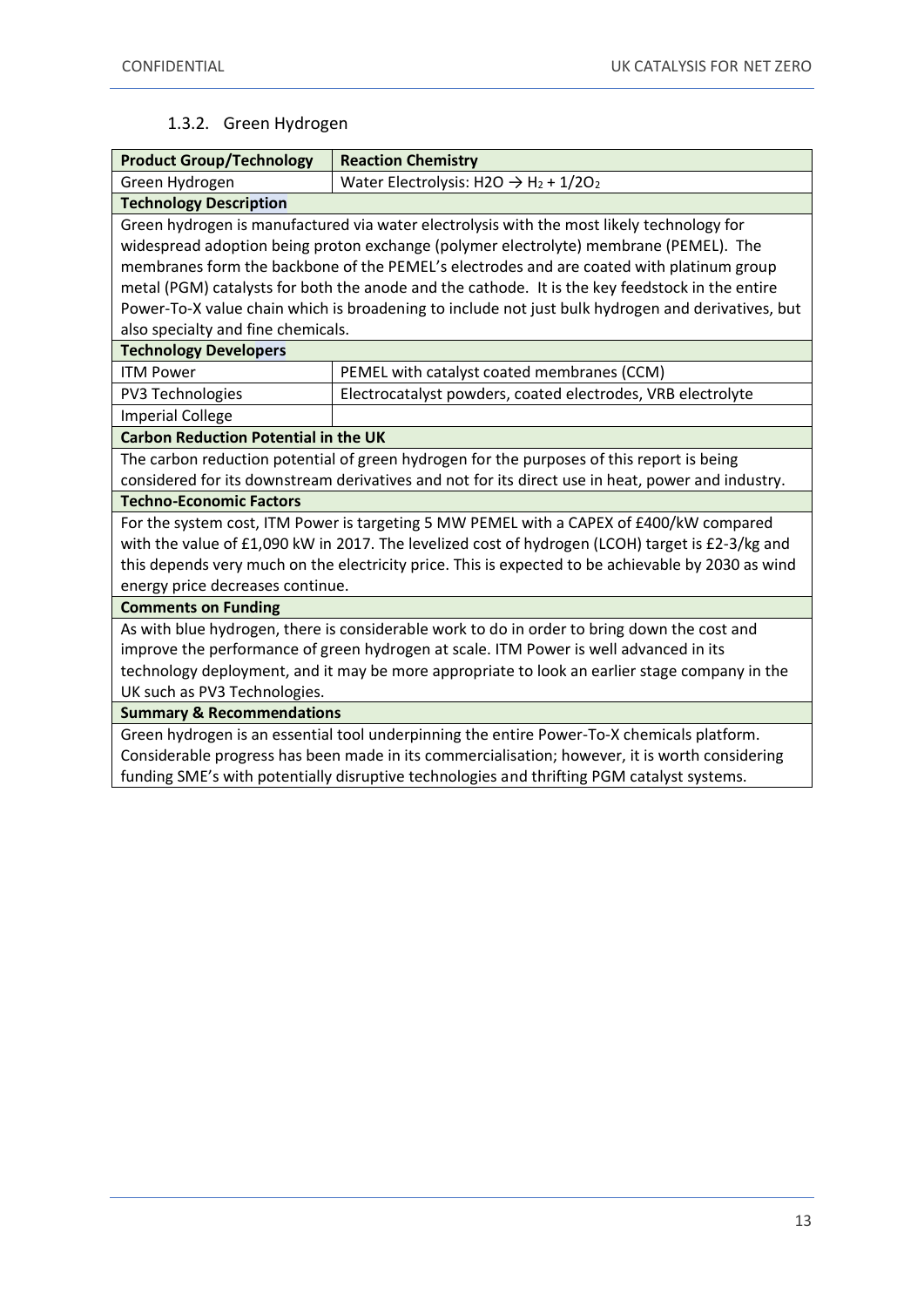#### 1.3.3. Green Ammonia

<span id="page-13-0"></span>

| <b>Product Group/Technology</b>                                                                     | <b>Reaction Chemistry</b>                                                                             |  |  |
|-----------------------------------------------------------------------------------------------------|-------------------------------------------------------------------------------------------------------|--|--|
| Green Ammonia (Use)<br>Haber Bosch: $H_2 + N_2 \rightarrow NH_3$                                    |                                                                                                       |  |  |
|                                                                                                     | Ammonia Cracking: $NH_3 \rightarrow H_2 + N_2$                                                        |  |  |
| <b>Technology Description</b>                                                                       |                                                                                                       |  |  |
|                                                                                                     | Green ammonia is manufactured from green hydrogen and nitrogen using standard Haber-Bosch             |  |  |
|                                                                                                     | process. While this will not require any additional catalyst innovation, the ability to utilise green |  |  |
|                                                                                                     | ammonia as a fuel, for instance onboard requires either ammonia cracking or ammonia fuel cells.       |  |  |
|                                                                                                     | Siemens has developed a novel lithium amide ammonia cracking catalyst which is being                  |  |  |
|                                                                                                     | demonstrated at the Rutherford Appleton laboratory. Meanwhile, Surrey-based AFC Energy, has           |  |  |
|                                                                                                     | successfully demonstrated an ammonia cracker integrated to its alkaline fuel cell to provide          |  |  |
| hydrogen for marine shipping.                                                                       |                                                                                                       |  |  |
| <b>Technology Developers</b>                                                                        |                                                                                                       |  |  |
| Siemens/Engie/STFC                                                                                  | Green Ammonia Demonstrator at Rutherford Appleton                                                     |  |  |
| <b>AFC Energy</b>                                                                                   | Integrated ammonia cracker-fuel cell system for off-grid energy                                       |  |  |
| <b>Carbon Reduction Potential in the UK</b>                                                         |                                                                                                       |  |  |
| Based on a 90% reduction with wind ammonia, savings of 8.4 million tCO2eq per annum by              |                                                                                                       |  |  |
|                                                                                                     | switching VLSFO to green ammonia. In addition, using the same data, a saving of 1.7 million           |  |  |
|                                                                                                     | tCO2eq could be made if all the UK ammonia production were switched to green ammonia.                 |  |  |
| <b>Techno-Economic Factors</b>                                                                      |                                                                                                       |  |  |
| Green ammonia cost is in the range (\$400-850/ton) and is currently far more expensive than         |                                                                                                       |  |  |
| either conventional ammonia (\$250/ton) or blue ammonia (\$350-400/ton), however it can             |                                                                                                       |  |  |
| compete with the high price of Very Low Sulphur Fuel Oil (VLSFO) which is (\$500-600/ton). As the   |                                                                                                       |  |  |
| cost of renewable energy decreases it is expected to become more competitive with blue              |                                                                                                       |  |  |
| hydrogen.                                                                                           |                                                                                                       |  |  |
| <b>Comments on Funding</b>                                                                          |                                                                                                       |  |  |
| The current players in this sector within the UK are already quite advanced however, there are      |                                                                                                       |  |  |
| relatively few ammonia cracking catalyst concepts, and there may be scope for more groups to        |                                                                                                       |  |  |
| work on this technology.                                                                            |                                                                                                       |  |  |
| <b>Summary &amp; Recommendations</b>                                                                |                                                                                                       |  |  |
| Green ammonia offers considerable decarbonisation potential, not just for fertiliser production,    |                                                                                                       |  |  |
| but also as a green shipping fuel. It might be useful to seek out more university groups to work on |                                                                                                       |  |  |

ammonia cracking catalysts as there are relatively few players in this area.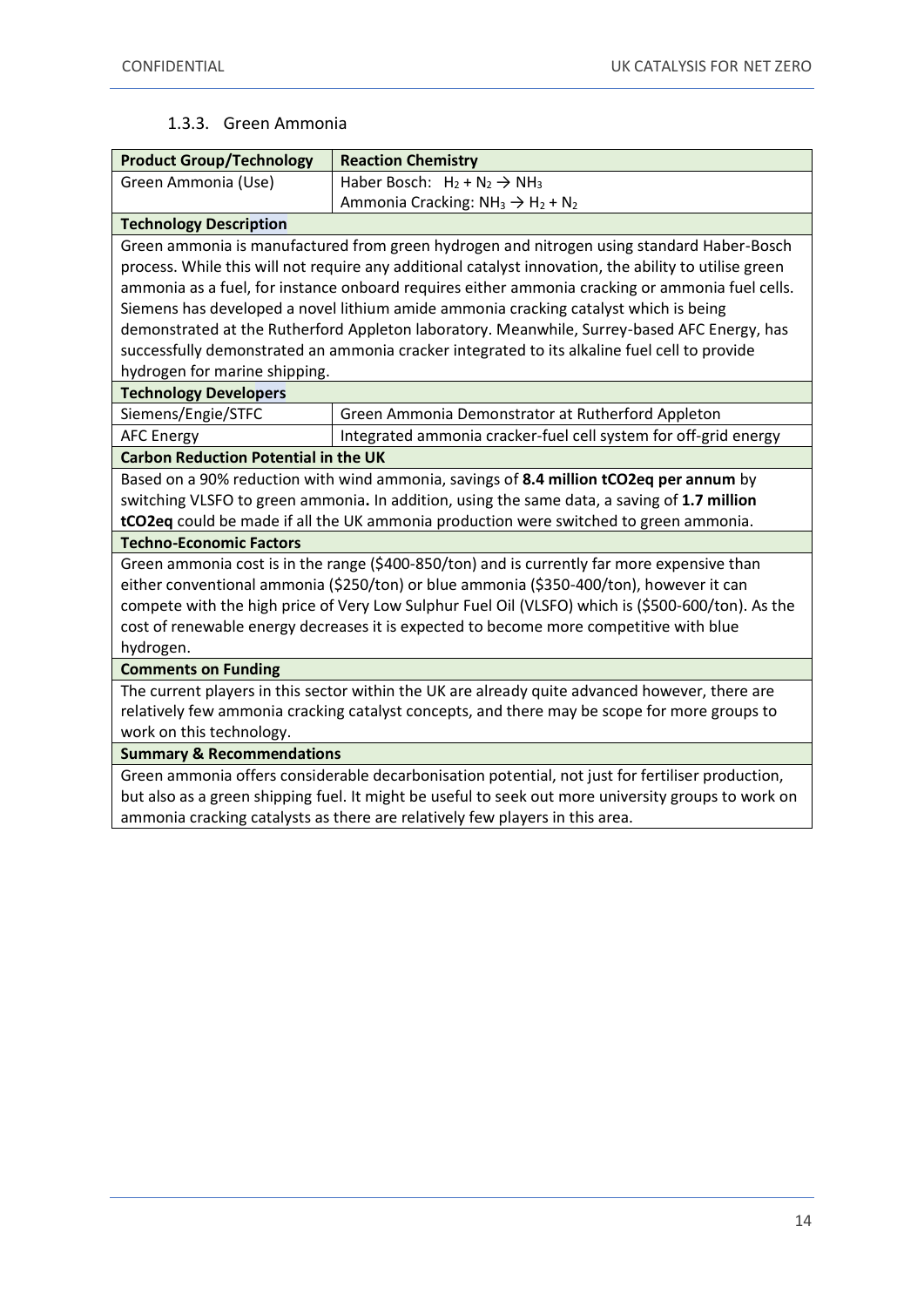#### 1.3.4. Power-To-Gas

<span id="page-14-0"></span>

| <b>Product Group/Technology</b>                                                                                  | <b>Reaction Chemistry</b>                                                                                       |  |
|------------------------------------------------------------------------------------------------------------------|-----------------------------------------------------------------------------------------------------------------|--|
| Power-To-Gas (PtG)                                                                                               | $CO2$ methanation: $CO2 + 4H2 + \rightarrow 2CH4 + 2H2O$                                                        |  |
| <b>Technology Description</b>                                                                                    |                                                                                                                 |  |
|                                                                                                                  | PtG describes green methane made from the catalytic methanation of waste CO <sub>2</sub> with green             |  |
|                                                                                                                  | hydrogen according to the Sabatier reaction as shown above. It is a major area in the Power-To-X                |  |
|                                                                                                                  | area with several major companies globally developing technology including Thyssenkrupp                         |  |
|                                                                                                                  | Industrial Solutions (TKIS), Germany. The technology has been demonstrated in Germany and Italy                 |  |
| as part of the EU2020 Store&Go project.                                                                          |                                                                                                                 |  |
| <b>UK Technology Developers</b>                                                                                  |                                                                                                                 |  |
| University of Bath                                                                                               | Catalyst developed - ruthenium promoter on a nitrogen-doped                                                     |  |
|                                                                                                                  | carbon nanotube support (Ru-Fe@NCNT)                                                                            |  |
|                                                                                                                  |                                                                                                                 |  |
| <b>Carbon Reduction Potential in the UK</b>                                                                      |                                                                                                                 |  |
|                                                                                                                  | The carbon footprint of a future PtG process has been calculated at 0.4 kg $CO_2$ eq/Nm <sup>3</sup> of PtG SNG |  |
| compared with natural gas at 2.4 kg $CO2$ eq/Nm <sup>3</sup> . This was for the 200-kW unit at Troja, Italy. The |                                                                                                                 |  |
|                                                                                                                  | method is considered unlikely to compete with upgraded biogas for vehicles, and hydrogen for                    |  |
| heat. Therefore, its carbon footprint for the UK has not been considered in this report.                         |                                                                                                                 |  |
| <b>Techno-Economic Factors</b>                                                                                   |                                                                                                                 |  |
| The techno-economics were not disclosed for the Store&Go project. Further analysis on other                      |                                                                                                                 |  |
| projects has not been performed.                                                                                 |                                                                                                                 |  |
| <b>Comments on Funding</b>                                                                                       |                                                                                                                 |  |
| There is scant research being carried out on PtG in the UK. Other than the University of Bath,                   |                                                                                                                 |  |
| there seem to be few opportunities for funding.                                                                  |                                                                                                                 |  |
| <b>Summary &amp; Recommendations</b>                                                                             |                                                                                                                 |  |
| PtG technology is a popular Power-To-X project area however it is not a focus for the UK, and it is.             |                                                                                                                 |  |
| For now, it is a lower priority for the UK than other P2X projects.                                              |                                                                                                                 |  |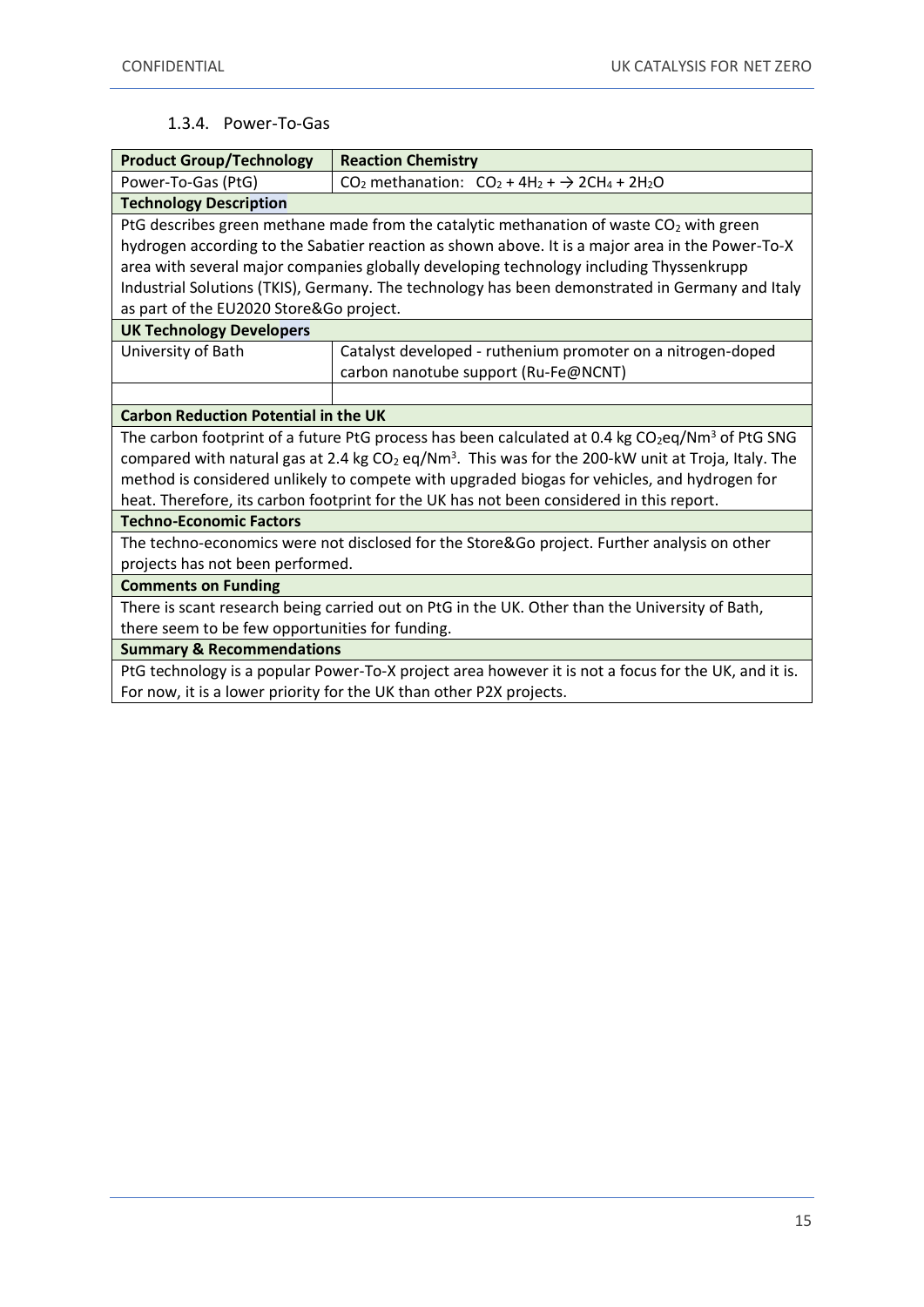#### 1.3.5. Power-To-Methanol

<span id="page-15-0"></span>

| <b>Product Group/Technology</b>                                                                   | <b>Reaction Chemistry</b>                                                                                  |  |  |
|---------------------------------------------------------------------------------------------------|------------------------------------------------------------------------------------------------------------|--|--|
| Power-To-Methanol                                                                                 | Methanol Synthesis: $CO_2 + 3H_2 \rightarrow CH_3OH + H_2O$                                                |  |  |
| <b>Technology Description</b>                                                                     |                                                                                                            |  |  |
|                                                                                                   | Power-to-methanol refers to the conversion of green hydrogen and waste CO <sub>2</sub> into methanol. This |  |  |
|                                                                                                   | is one of the most common types of power-To-X projects, it also opens up the ability to produce a          |  |  |
|                                                                                                   | wide range of green fuels and chemicals through standard chemistries and as such is highly                 |  |  |
|                                                                                                   | enabling for NetZero in the chemicals industry. Carbon Recycling International (CRI) Emissions-To-         |  |  |
|                                                                                                   | Liquids (ETL) is the most developed. Other companies include Air Liquide in partnership with               |  |  |
| Clariant and-Breathe Sciences in India.                                                           |                                                                                                            |  |  |
| <b>UK Technology Developers</b>                                                                   |                                                                                                            |  |  |
| <b>Cardiff Catalysis Institute</b>                                                                | Bimetallic palladium on zinc oxide (Pd/ZnO).                                                               |  |  |
| (CCI)                                                                                             |                                                                                                            |  |  |
| <b>Carbon Reduction Potential in the UK</b>                                                       |                                                                                                            |  |  |
| CRI's technology is having a small demonstration in UK vehicles. If methanol were used at a 15%   |                                                                                                            |  |  |
| blend for gasoline in 20 million vehicles, 4.2 million tCO2eq savings could be made.              |                                                                                                            |  |  |
| <b>Techno-Economics</b>                                                                           |                                                                                                            |  |  |
| The CAPEX for the new CRI project in China has been valued at £67 million and will convert        |                                                                                                            |  |  |
| 150,000 tpa of CO <sub>2</sub> to produce 110,000 tpa of methanol and 70,000 tpa LNG annually.    |                                                                                                            |  |  |
| <b>Comments on Funding</b>                                                                        |                                                                                                            |  |  |
| The UK is also very far behind on Power-To-Methanol compared with overseas countries.             |                                                                                                            |  |  |
| Compared with PtG there is more interest and in particular Cardiff Catalysis Institute (CCI) have |                                                                                                            |  |  |
| looked at non-copper catalyst systems. Oxford University also have an interest in developing non- |                                                                                                            |  |  |
| copper systems. The topic is worth exploring further considering that it can leverage             |                                                                                                            |  |  |
| decarbonisation of several chemical value chains and alternative fuels.                           |                                                                                                            |  |  |
| <b>Summary &amp; Recommendations</b>                                                              |                                                                                                            |  |  |
| Power-To-Methanol is an important enabling technology for NetZero and although the UK is far      |                                                                                                            |  |  |
| behind on technology development, it may be able to innovate novel catalyst systems.              |                                                                                                            |  |  |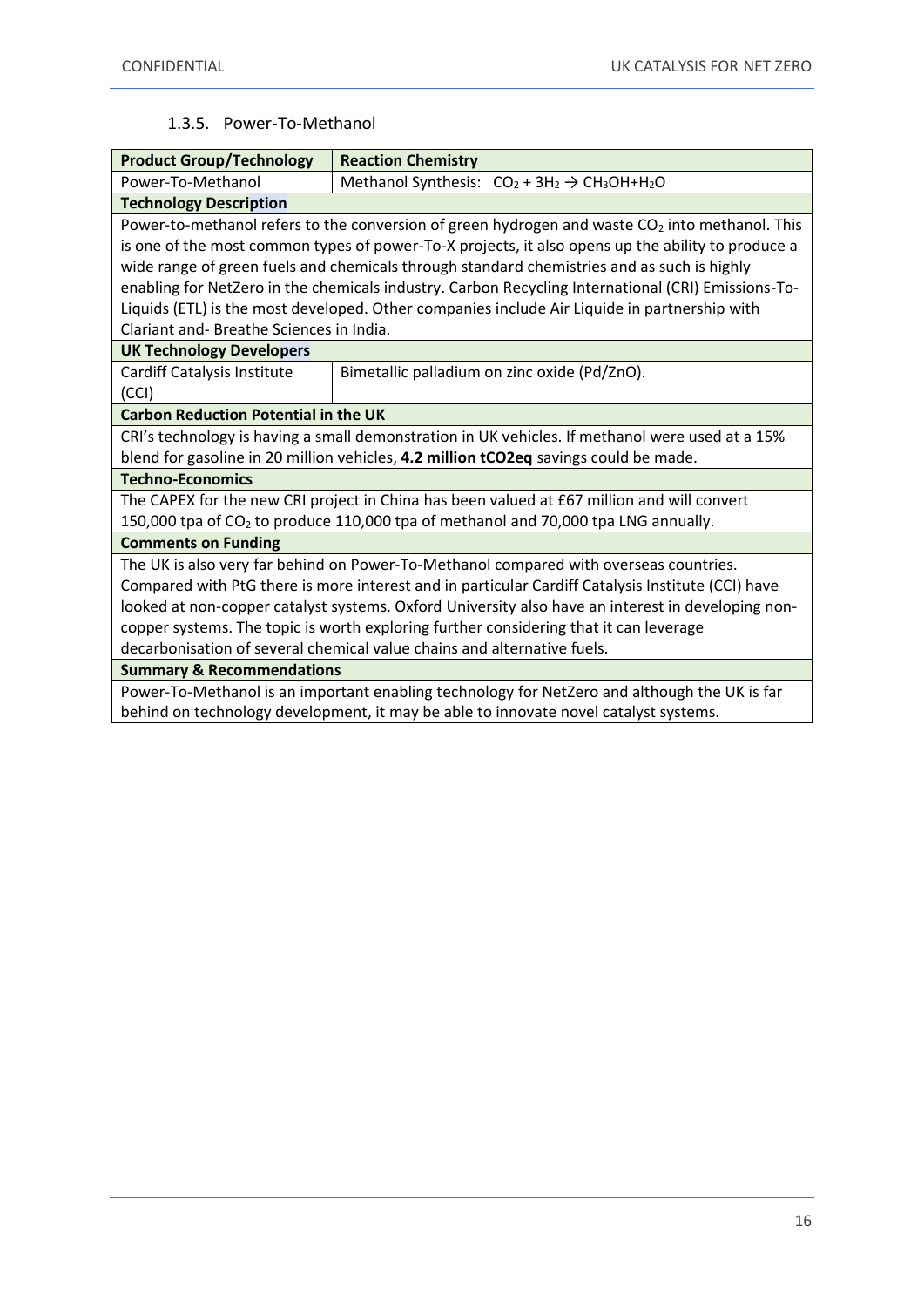## 1.3.6. Power-To-Ethanol

<span id="page-16-0"></span>

| <b>Product Group/Technology</b>                                                                              | <b>Reaction Chemistry</b>                                                                                 |  |
|--------------------------------------------------------------------------------------------------------------|-----------------------------------------------------------------------------------------------------------|--|
| Power-To-Ethanol                                                                                             | Ethanol Synthesis: $2CO_2 + 6H_2 \rightarrow CH_3OH + 3H_2O$                                              |  |
| <b>Technology Description</b>                                                                                |                                                                                                           |  |
|                                                                                                              | Several groups around the world have been working on eletrocatalyst systems for Power-to-                 |  |
|                                                                                                              | Ethanol and most recently Argonne National Laboratory (ANL) in the USA has reported on a                  |  |
|                                                                                                              | copper-based catalyst for converting $CO2$ to ethanol. Herriott-Watt university has studied the           |  |
|                                                                                                              | reaction mechanism and reported on nickel on titania nanoparticle catalysts which convert CO <sub>2</sub> |  |
| into ethanol, acetahdehyde and acetic acid. <sup>1</sup>                                                     |                                                                                                           |  |
| <b>UK Technology Developers</b>                                                                              |                                                                                                           |  |
| Herriott-Watt University                                                                                     | Nickel on titania nanoparticle catalysts                                                                  |  |
| <b>Carbon Reduction Potential in the UK</b>                                                                  |                                                                                                           |  |
|                                                                                                              | The change from E5 to E10 in UK vehicles is predicted to lower carbon emissions using bioethanol          |  |
| by 750,000 tCO <sub>2</sub> eq. There is insufficient data on Power-To-Ethanol as yet, but the carbon saving |                                                                                                           |  |
| would be expected to be in this order of magnitude if used in the same quantities in UK vehicles.            |                                                                                                           |  |
| <b>Techno-Economics</b>                                                                                      |                                                                                                           |  |
| The technology is embryonic, and it is too early to provide techno-economics. The electricity price          |                                                                                                           |  |
| would be a large determinant. Worth noting that half of the hydrogen generated ends up back as               |                                                                                                           |  |
| water and this would be mean only 50% of the hydrogen generated would end up as product.                     |                                                                                                           |  |
| <b>Comments on Funding</b>                                                                                   |                                                                                                           |  |
| This is an interesting area in that it would not suffer the same issues as bioethanol in terms of land       |                                                                                                           |  |
| usage, competition with food crops, fertilizer use and ozone emissions or product stability.                 |                                                                                                           |  |
| However, it has no identified SME's and funding would need to be for very early-stage projects.              |                                                                                                           |  |
| <b>Summary &amp; Recommendations</b>                                                                         |                                                                                                           |  |
| Power-To-Ethanol is an interesting concept which could delink transportation fuel from biomass               |                                                                                                           |  |
| but challenging to find suitable UK entities with expertise and interest in taking it further.               |                                                                                                           |  |

<sup>1</sup> Ola O et al. (2013) "Turning CO2 into valuable chemicals"; Energy Procedia 37 (2013) 6704 – 6709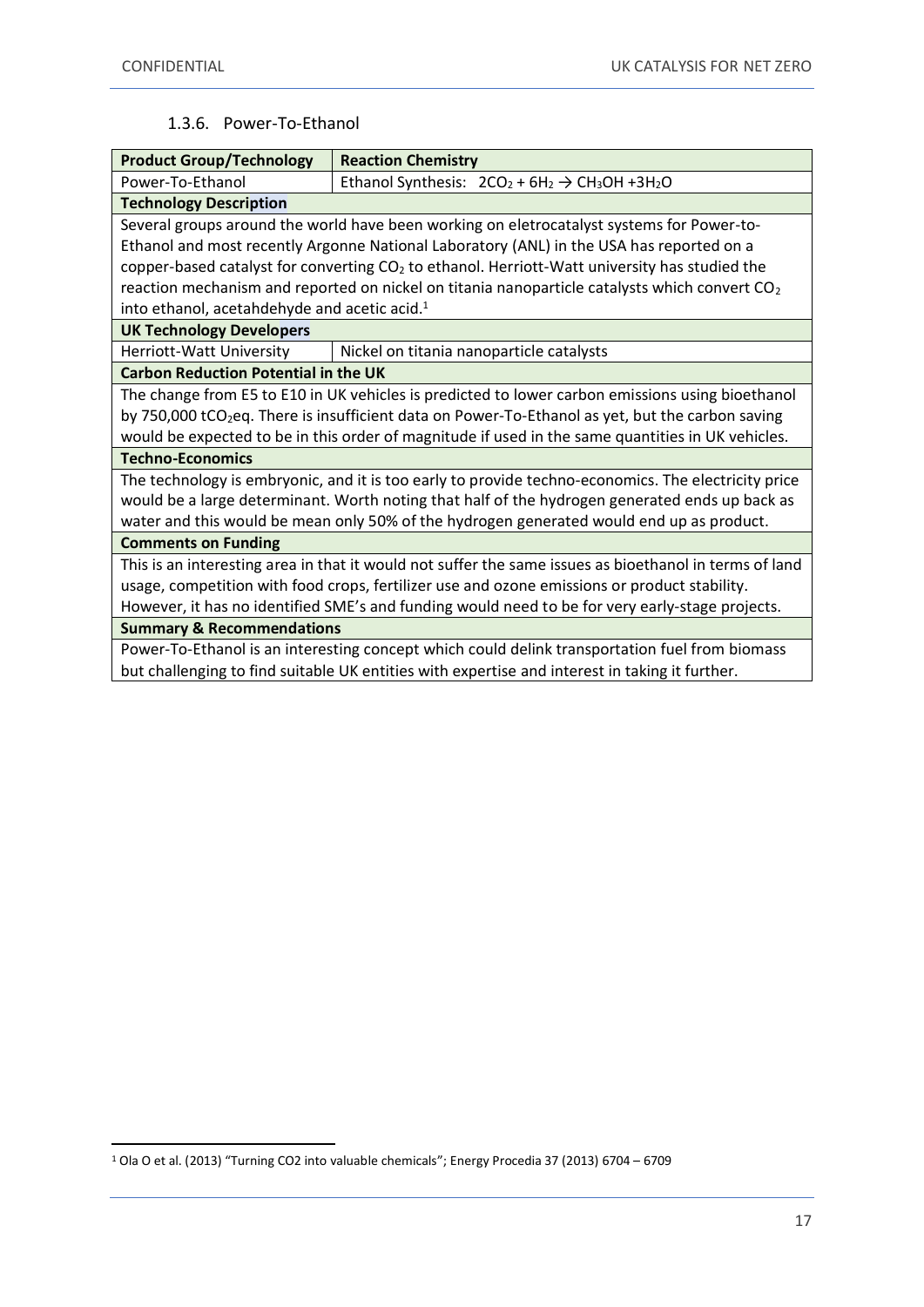## 1.3.7. Power-To-Liquids

<span id="page-17-0"></span>

| <b>Product Group/Technology</b>                                                                            | <b>Reaction Chemistry</b>                                                                                       |  |
|------------------------------------------------------------------------------------------------------------|-----------------------------------------------------------------------------------------------------------------|--|
| Power-To-Liquids (PtL)                                                                                     | Fischer-Tropsch conversion of CO <sub>2</sub> and H <sub>2</sub>                                                |  |
| <b>Technology Description</b>                                                                              |                                                                                                                 |  |
| Power-To-Liquids (PtL) generally refers to the conversion of $CO2$ to any transportation fuel that         |                                                                                                                 |  |
|                                                                                                            | can be liquefied including methanol, ethanol, DME, OME or F-T liquids. Only the latter is in the                |  |
|                                                                                                            | project scope. The concept lends itself to small scale mini-GTL reactors. In the UK CompactGTL                  |  |
| and Velocys have processes starting with natural gas and Johnson Matthey has provided them                 |                                                                                                                 |  |
|                                                                                                            | with catalysts. However, none of these companies has disclosed any move towards a PtL process                   |  |
|                                                                                                            | although it would seem to be theoretically possible. A PtL variant using biogas containing CO <sub>2</sub> is a |  |
| possibility being considered in the UK.                                                                    |                                                                                                                 |  |
| <b>UK Technology Developers</b>                                                                            |                                                                                                                 |  |
| CompactGTL/Johnson                                                                                         | Natural gas and biomass feedstocks                                                                              |  |
| Matthey                                                                                                    |                                                                                                                 |  |
| Velocys                                                                                                    | Natural gas and biomass feedstocks                                                                              |  |
| <b>CDUUK</b>                                                                                               | Process simulation for PtL using MEA solvent for CO <sub>2</sub> capture                                        |  |
| <b>Carbon Reduction Potential in the UK</b>                                                                |                                                                                                                 |  |
|                                                                                                            | Based on the CDUUK simulation, PtL technology is estimated to have the potential to lower the                   |  |
|                                                                                                            | UK's transportation carbon footprint by 2-8 million tCO <sub>2</sub> eq per year. This assumes a hypothetical   |  |
| replacement of 9.75-12.4% of diesel by FT fuels as a blend and technology based on                         |                                                                                                                 |  |
| monoethanolamine (MEA) absorption of CO <sub>2</sub> . At face value, there does not seem to be any reason |                                                                                                                 |  |
| why a higher blend could not be used, although biogas is also being used for CNG, so the amount            |                                                                                                                 |  |
| of available raw material needs to be better understood.                                                   |                                                                                                                 |  |
| <b>Techno-Economics</b>                                                                                    |                                                                                                                 |  |
| The process simulation from CDUUK puts the total CAPEX for a biogas/ $CO2$ feedstock for a large           |                                                                                                                 |  |
| scale 1,670 tpd PtL plant at £2.53 bn and the OPEX at £758 million per year. The fuel price                |                                                                                                                 |  |
| achievable is £1.85 per litre and the GWP was 70% lower than that of diesel.                               |                                                                                                                 |  |
| <b>Comments on Funding</b>                                                                                 |                                                                                                                 |  |
| A PtL variant using biogas provides an interesting possibility of leveraging the UK's biogas               |                                                                                                                 |  |
| feedstocks for liquid transportation fuels. Techniques such as these are needed to manage the              |                                                                                                                 |  |
| energy transition in the next 20 years while ICE are still on the road. This is a good area to fund        |                                                                                                                 |  |
| and there is considerable expertise in the UK on PtL technology which could be leveraged to form           |                                                                                                                 |  |
| a consortium.                                                                                              |                                                                                                                 |  |
| <b>Summary &amp; Recommendations</b>                                                                       |                                                                                                                 |  |
| A biogas-based PtL variant could be a powerful tool for decarbonisation of the remaining ICE fleet         |                                                                                                                 |  |
|                                                                                                            | in the UK. A consortium of UK companies with expertise could be formed and the area further                     |  |
| developed.                                                                                                 |                                                                                                                 |  |
|                                                                                                            |                                                                                                                 |  |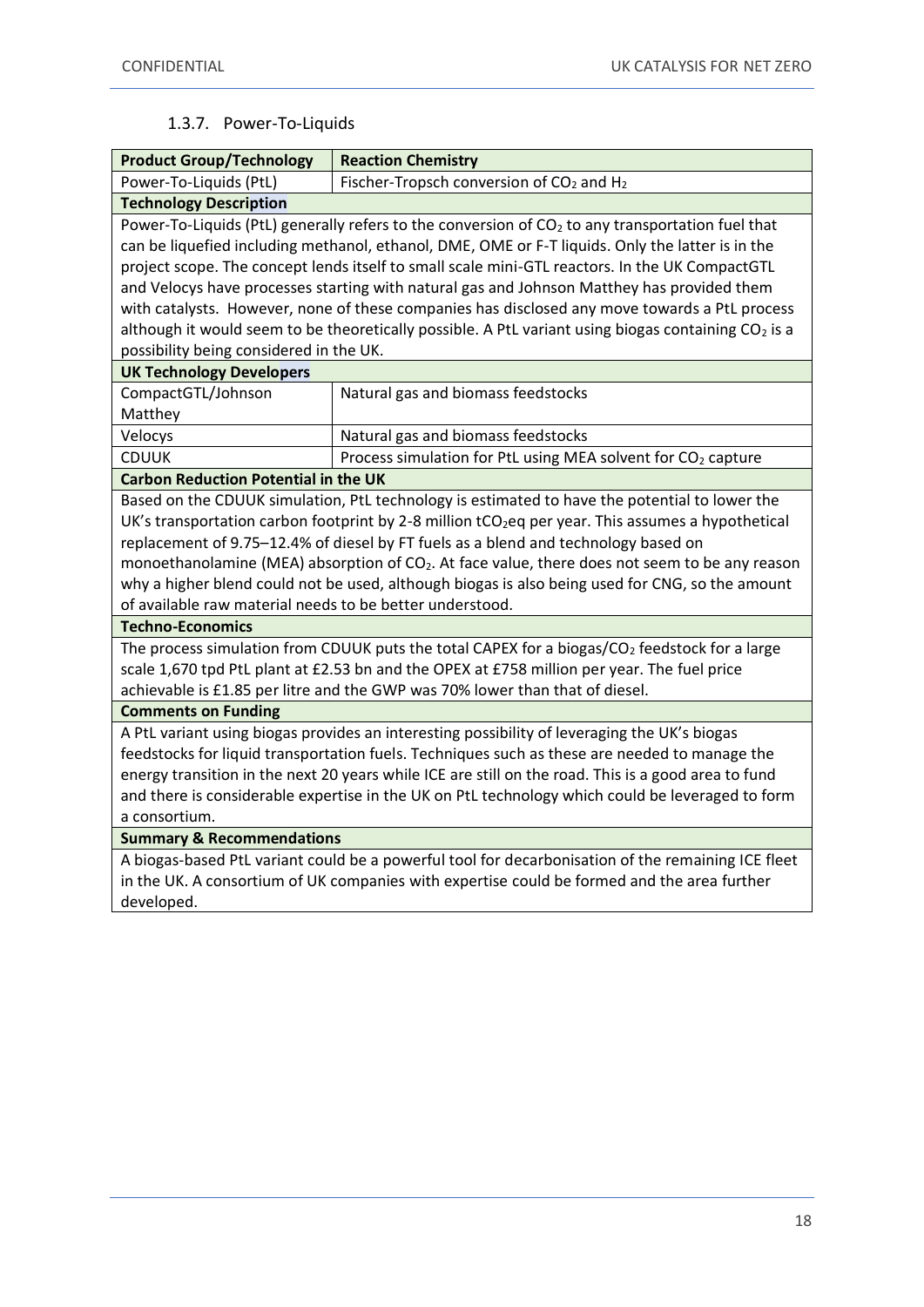## 1.3.8. CO2-To-Polyhydroxyalkanoates (PHA)

<span id="page-18-0"></span>

| <b>Product Group/Technology</b>                                                                                                      | <b>Reaction Chemistry</b>                                                                          |  |  |
|--------------------------------------------------------------------------------------------------------------------------------------|----------------------------------------------------------------------------------------------------|--|--|
| CO <sub>2</sub> to polyhydroxyalkanoates                                                                                             | Fermentation of methane, biomethane or green $H_2$ and CO <sub>2</sub>                             |  |  |
| <b>Technology Description</b>                                                                                                        |                                                                                                    |  |  |
|                                                                                                                                      | PHA and variants are a group of biodegradable polymers with widespread potential applications.     |  |  |
|                                                                                                                                      | They are made via microbial activation of methane and synthesis of PHA.                            |  |  |
| 8 CH <sub>4</sub> + 12O <sub>2</sub> + FP $\rightarrow$ C4H <sub>6</sub> O <sub>2</sub> (PHB monomer) +4CO <sub>2</sub> +12ATP +FPH2 |                                                                                                    |  |  |
| Oxidation occurs when methyl monooxygenase (MMO) dissociates oxygen molecules which react                                            |                                                                                                    |  |  |
| with methane to make methanol and water. Methanol is then oxidised using methanol                                                    |                                                                                                    |  |  |
|                                                                                                                                      | dehydrogenase to make formaldehyde which undergoes subsequent biochemical conversions to           |  |  |
|                                                                                                                                      | Acetyl-Co-A via serine. Acetyl-Co-A then undergoes further transformations to form PHB. Some       |  |  |
| methane is sacrificially converted through the tricarboxylic acid (TCA) cycle to CO <sub>2</sub> in order to                         |                                                                                                    |  |  |
| regenerate the energy required within the fermentation cycles. Only a few companies have                                             |                                                                                                    |  |  |
| technology globally - Newlight Technologies, USA is one of the highest profile.                                                      |                                                                                                    |  |  |
| <b>UK Technology Developers</b>                                                                                                      |                                                                                                    |  |  |
| None identified                                                                                                                      |                                                                                                    |  |  |
| <b>Carbon Reduction Potential in the UK</b>                                                                                          |                                                                                                    |  |  |
|                                                                                                                                      | Because the technology mitigates methane emissions, it is regarded as carbon negative. However,    |  |  |
|                                                                                                                                      | without conclusive data it has been assumed to be carbon neutral. The potential applications of    |  |  |
|                                                                                                                                      | PHA are extensive, even if it were used just to replace UK PE packaging, the overall carbon saving |  |  |
| would be 2.5 million tCO <sub>2</sub> eq savings.                                                                                    |                                                                                                    |  |  |
| <b>Techno-Economics</b>                                                                                                              |                                                                                                    |  |  |
|                                                                                                                                      | Newlight Technologies estimate a 100,000 tpa PHB have production costs were estimated at \$4.1-    |  |  |
|                                                                                                                                      | \$6.8/kg PHA. Use of methane in place of sugar reduced the raw material component from 30-50%      |  |  |
| of production costs to 22%. The study reported that replacement of refrigerant with cooling water                                    |                                                                                                    |  |  |
| would reduce costs further to \$3.2-5.4/kg but for this further development of MMO is needed.                                        |                                                                                                    |  |  |
| Cambridge Consultants UK estimate PHA to have reached price parity with typical packaging                                            |                                                                                                    |  |  |
| materials.                                                                                                                           |                                                                                                    |  |  |
| <b>Comments on Funding</b>                                                                                                           |                                                                                                    |  |  |
| PHA are potentially a highly versatile product which have applications across many sectors                                           |                                                                                                    |  |  |
| including packaging, medical, automotive, energy and others. Also, this is a technology which                                        |                                                                                                    |  |  |
| lends itself to the UK's industrial biotechnology skillset and access to biogas feedstock. It has the                                |                                                                                                    |  |  |
| propensity to provide biodegradable plastic to be used in appropriate applications.                                                  |                                                                                                    |  |  |
| <b>Summary &amp; Recommendations</b>                                                                                                 |                                                                                                    |  |  |
| PHA are an underexploited technology which could contribute well to UK NetZero. Liaison with                                         |                                                                                                    |  |  |
|                                                                                                                                      | the industrial biotechnology hubs and stakeholders to see how it could be funded is advised.       |  |  |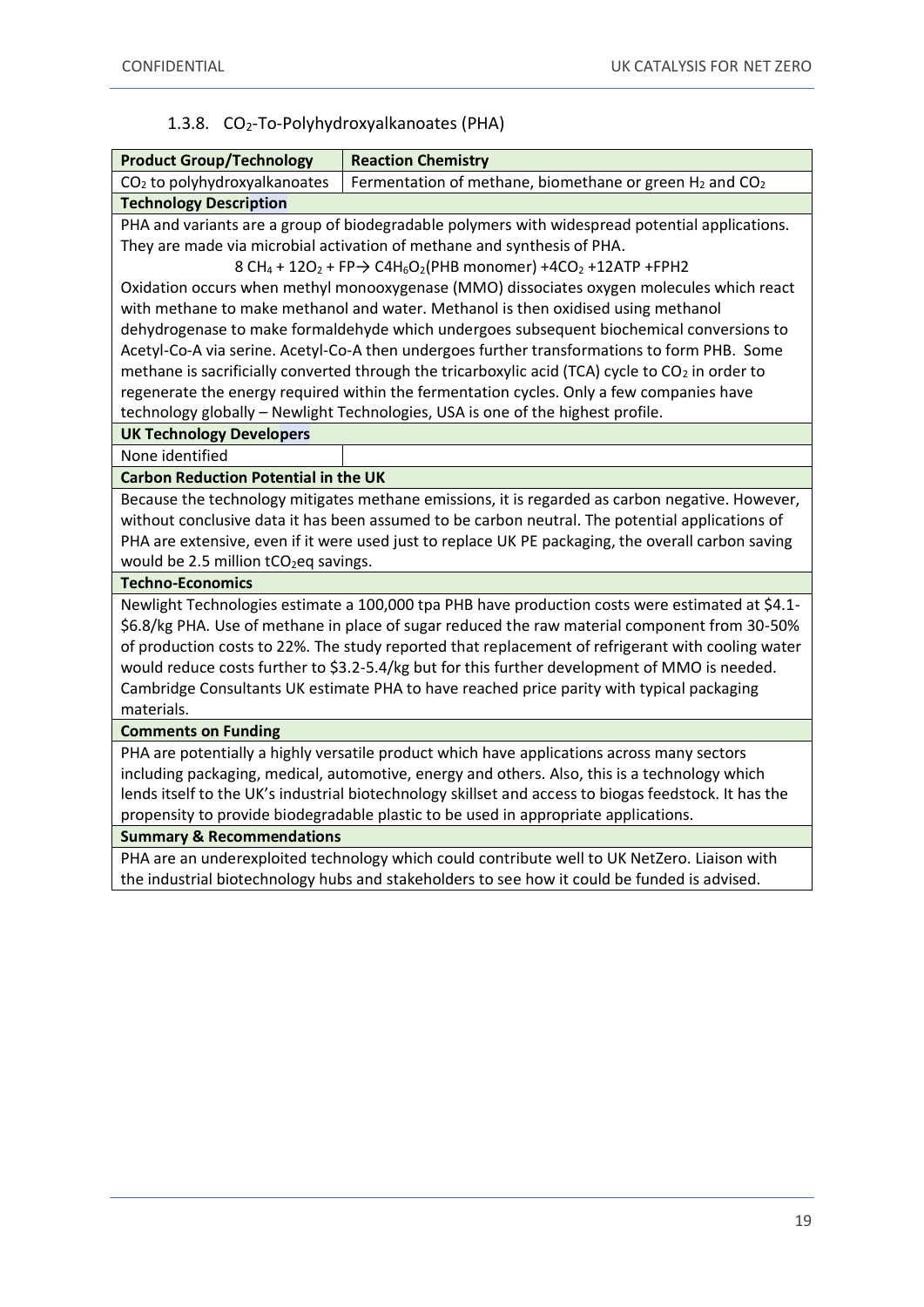## 1.3.9. CO2-to-Polyethercarbonate polyols (PECP)

<span id="page-19-0"></span>

| <b>Product Group/Technology</b>                                                                                 | <b>Reaction Chemistry</b>                                      |  |
|-----------------------------------------------------------------------------------------------------------------|----------------------------------------------------------------|--|
| CO <sub>2</sub> to polyethercarbonate                                                                           | Ring Opening Copolymerisation of Epoxides with CO <sub>2</sub> |  |
| polyols (PECP)                                                                                                  |                                                                |  |
| <b>Technology Description</b>                                                                                   |                                                                |  |
| A ring opening copolymerisation of epoxides with $CO2$ (ROCOP) technology can be used to replace                |                                                                |  |
| the petrochemical source of the $CO2$ linkage in polyurethanes (such as dimethyl carbonate –                    |                                                                |  |
| DMC), with $CO2$ itself. The $CO2$ , obtained from waste power plant flue gas, is inserted at intervals         |                                                                |  |
| along the polymer chain, replacing a percentage of the conventional units and linking up with                   |                                                                |  |
| those that remain. The theoretical maximum is 50% (alternating units). Several companies have                   |                                                                |  |
| developed systems including Novomer, Repsol and Econic Technologies UK.                                         |                                                                |  |
| <b>UK Technology Developers</b>                                                                                 |                                                                |  |
| <b>Econic Technologies</b>                                                                                      | Bimetallic metallorganic complexes                             |  |
| <b>Carbon Reduction Potential in the UK</b>                                                                     |                                                                |  |
| It is estimated that a total of 200,000 tCO <sub>2</sub> eq per year could be offset using Econic Technologies. |                                                                |  |
| <b>Techno-Economics</b>                                                                                         |                                                                |  |
| Econic Technologies reported that for a plant with a capacity of 50,000 tpa the use of $CO2$                    |                                                                |  |
| feedstock would save £36 million pounds on the cost of production (£720 per tonne).                             |                                                                |  |
| <b>Comments on Funding</b>                                                                                      |                                                                |  |
| The ROCOP technology from Econic Technologies is an excellent example of a successfully                         |                                                                |  |
| developed CCU reaction and it seems to be an ideal technology to fund. Potential for further                    |                                                                |  |
| catalyst development in UK universities may also be an option.                                                  |                                                                |  |
| <b>Summary &amp; Recommendations</b>                                                                            |                                                                |  |
| Award-winning technology developed in the UK with the potential to decarbonise products in the                  |                                                                |  |
| UK and overseas through product licensing. Further funding would likely be productive and would                 |                                                                |  |
| counterbalance investment in earlier TRL technologies.                                                          |                                                                |  |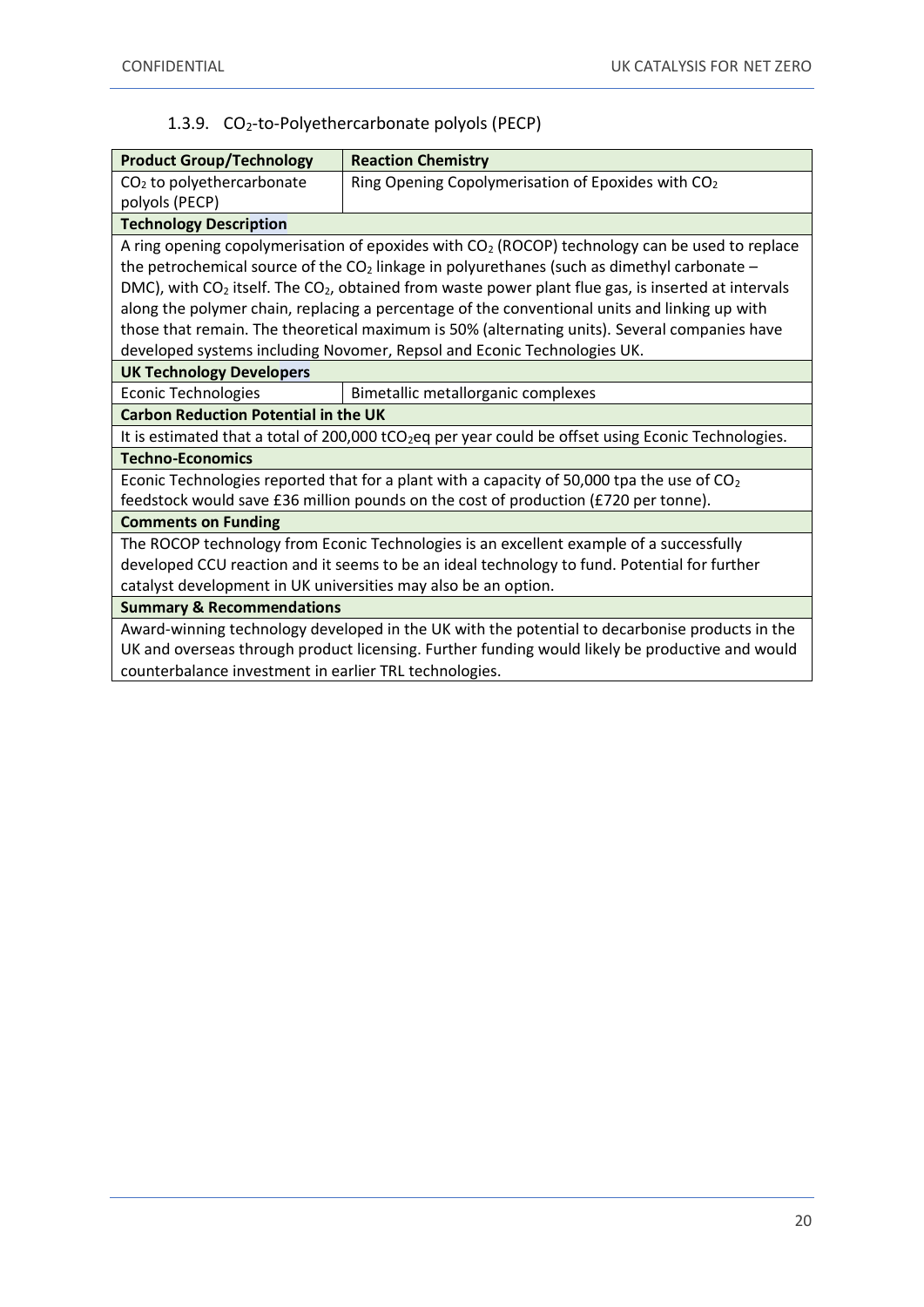## 1.3.10. Conversion of Used Cooking Oil

<span id="page-20-0"></span>

| <b>Product Group/Technology</b>                                                                         | <b>Reaction Chemistry</b>                                                                          |  |
|---------------------------------------------------------------------------------------------------------|----------------------------------------------------------------------------------------------------|--|
| <b>Hydrogenated Vegetable Oil</b>                                                                       | Decarboxylation, deoxygenation and hydrodeoxygenation of                                           |  |
| (HVO)                                                                                                   | triglycerides to paraffinic hydrocarbons.                                                          |  |
| <b>Technology Description</b>                                                                           |                                                                                                    |  |
|                                                                                                         | Oxygenated species in used cooking oil (UCO) are removed via three reactions, two of the three     |  |
| reactions convert the triglyceride feedstocks into paraffins (decarbonylation and decarboxylation)      |                                                                                                    |  |
| remove oxygen as CO or CO <sub>2</sub> respectively, thus there is a loss of carbon. Hydrodeoxygenation |                                                                                                    |  |
|                                                                                                         | (HDO) removes oxygen as water, retaining all of the carbon in the product fuel.                    |  |
| Decarboxylation                                                                                         | Cnf COOR + H <sub>2</sub> $\rightarrow$ C <sub>n</sub> H2 <sub>n</sub> +2+ CO <sub>2</sub> + RH    |  |
| Decarbonylation                                                                                         | Cnf COOR + $2H_2 \rightarrow$ CnH2n+2+ CO + H20+ RH                                                |  |
| Hydrodeoxygenation                                                                                      | CnH2n-HCOOR + 4H <sub>2</sub> $\rightarrow$ Cti+iH <sub>2</sub> (n+2) + 2H <sub>2</sub> O + RH     |  |
|                                                                                                         | Catalyst innovations which result in selectivity towards hydrodeoxygenation pathways are still an  |  |
| area of development.                                                                                    |                                                                                                    |  |
| <b>UK Technology Developers</b>                                                                         |                                                                                                    |  |
| <b>UOP</b>                                                                                              | Water tolerant cobalt-molybdenum/silica-alumina HDO catalyst.                                      |  |
| <b>Cardiff Catalysis Institute</b>                                                                      | Nickel-substrate interactions study                                                                |  |
| <b>Carbon Reduction Potential in the UK</b>                                                             |                                                                                                    |  |
|                                                                                                         | If 10% of the UK diesel consumption were met from HVO this would amount to a saving of 5.5         |  |
| million tCO <sub>2</sub> eq per annum.                                                                  |                                                                                                    |  |
| <b>Techno-Economics</b>                                                                                 |                                                                                                    |  |
|                                                                                                         | Neste Oil's 800 mtpa plant in Singapore is estimated to have cost ~€550m (around £480 m using      |  |
|                                                                                                         | 2011 currency rates). A decision has been taken to expand the plant capacity by 1.3 mtpa at a cost |  |
| of €1.4 bn (£1.25 bn).                                                                                  |                                                                                                    |  |
| <b>Comments on Funding</b>                                                                              |                                                                                                    |  |
| This would be an interesting area to fund because of the level of interest in HVO as a near-term        |                                                                                                    |  |
| option for decarbonising diesel vehicles. It is favoured strongly by OEMs because of its ease to        |                                                                                                    |  |
| blend into existing diesel engines and superior burn characteristics. It is a matter of finding         |                                                                                                    |  |
| suitable UK entities to fund - they would almost certainly win backing from industry partners to        |                                                                                                    |  |
| work as part of consortium projects.                                                                    |                                                                                                    |  |
| <b>Summary &amp; Recommendations</b>                                                                    |                                                                                                    |  |
| Acknowledge as a near term option for decarbonisation of transport fuels, with distinct needs for       |                                                                                                    |  |
|                                                                                                         | improvements in the catalyst. More effort is needed to identify UK entities to fund.               |  |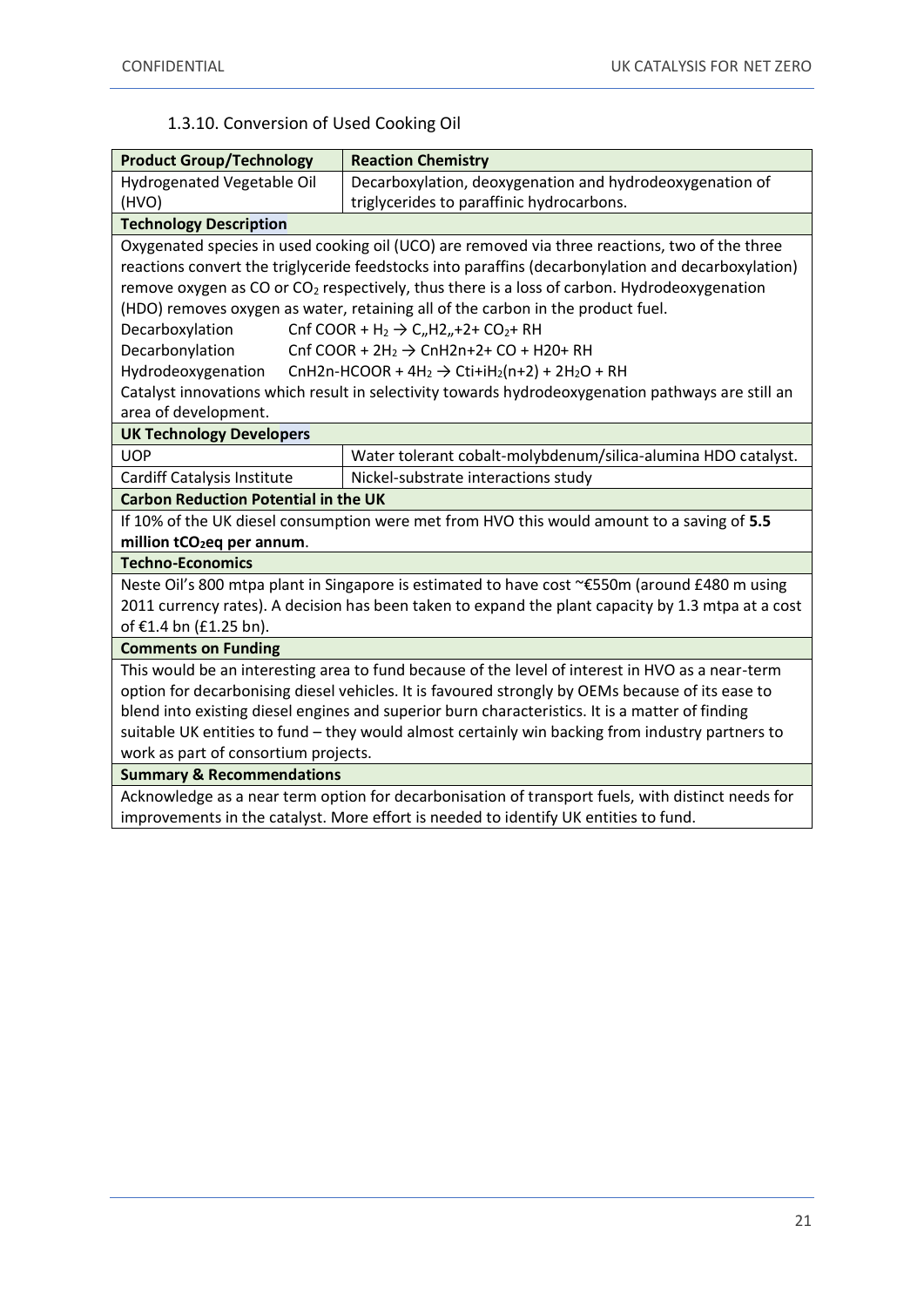## 1.3.11. Conversion of Plastic Solid Waste

<span id="page-21-0"></span>

| <b>Product Group/Technology</b>                                                                                                            | <b>Reaction Chemistry</b>                                                                                |  |
|--------------------------------------------------------------------------------------------------------------------------------------------|----------------------------------------------------------------------------------------------------------|--|
| Mixed Plastic Waste (PSW)                                                                                                                  | Several routes including pyrolysis, depolymerisation, cracking,                                          |  |
|                                                                                                                                            | gasification and hydrotreating methods                                                                   |  |
| <b>Technology Description</b>                                                                                                              |                                                                                                          |  |
|                                                                                                                                            | There are a number of ways to treat plastic waste - mechanical, thermochemical and catalytic             |  |
|                                                                                                                                            | routes via cracking, depolymerisation, thermal pyrolysis, catalytic pyrolysis, catalytic fast pyrolysis, |  |
|                                                                                                                                            | hydrotreating and combinations thereof. Products include heat, power, hydrogen, liquid fuels,            |  |
| syngas and chemicals, in particular monomers. Plastic pyrolysis oil (PPO) can be fed into a                                                |                                                                                                          |  |
|                                                                                                                                            | petroleum refinery at various point to be made into chemicals including olefins and fuels, or into a     |  |
|                                                                                                                                            | steam cracker to make olefins. These options are being considered by UK SME's.                           |  |
| <b>UK Technology Developers</b>                                                                                                            |                                                                                                          |  |
| He3 Ltd                                                                                                                                    | Proprietary pyrolysis process for chemicals and fuels                                                    |  |
| Enerkem                                                                                                                                    | Gasification process for chemicals and fuels                                                             |  |
| <b>INEOS</b>                                                                                                                               | Thermal depolymerisation                                                                                 |  |
| Klean Industries                                                                                                                           | Catalytic clean-up and thermal pyrolysis                                                                 |  |
| Licella/Armstrong Chemicals                                                                                                                | Hydrothermal upgrading                                                                                   |  |
| <b>Plastic Energy</b>                                                                                                                      | Thermal Anaerobic Conversion (TAC)                                                                       |  |
| <b>QMRE Ltd</b>                                                                                                                            | Thermal pyrolysis                                                                                        |  |
| Recycling Technologies Ltd                                                                                                                 | RT7000 thermal cracking                                                                                  |  |
| <b>Carbon Reduction Potential in the UK</b>                                                                                                |                                                                                                          |  |
|                                                                                                                                            | Three options were assessed based on information available at the time of writing.                       |  |
|                                                                                                                                            | The Klean Industries SPR process was estimated to be able to offset 3.3 million tons $CO2$ eq            |  |
| from the same weight of UK PSW.                                                                                                            |                                                                                                          |  |
| ٠                                                                                                                                          | The Enerkem process which can produce methanol from PSW and offset 1.65 million tons of                  |  |
|                                                                                                                                            | $CO2$ eq from the conversion of 3.3 million tons of PSW single-use and non-recyclable plastic            |  |
| waste in the UK.                                                                                                                           |                                                                                                          |  |
| Catalytic depolymerisation of PET using methanolysis via a process such as LOOP/Indorama<br>٠                                              |                                                                                                          |  |
|                                                                                                                                            | for 683,000 tons of UK PET waste arising would result in a carbon reduction of 1.5 mtCO2eq               |  |
|                                                                                                                                            | based on a PET carbon footprint of 2.19tCO2eq/t of PET.                                                  |  |
| <b>Techno-Economics</b>                                                                                                                    |                                                                                                          |  |
| $\bullet$                                                                                                                                  | The Klean Industries SPR process runs at the 15,000 tpa scale (CAPEX not disclosed). The tyre            |  |
|                                                                                                                                            | pyrolysis projects at 120 tpd are slated to cost \$150 million.                                          |  |
| Enerkem gasification plants. Enerkem's original MSW facility in Edmonton, Canada - a 100                                                   |                                                                                                          |  |
|                                                                                                                                            | ktpa plant cost \$100 million. Newer plants are planned at 350 ktpa which is a scale that can            |  |
| start to compete with fossil fuel processes.                                                                                               |                                                                                                          |  |
|                                                                                                                                            | QMRE have prices 50 stand-alone thermal pyrolysis production facilities for the UK market                |  |
| with each requiring an investment of £6.482 million and annual running costs of £900k.                                                     |                                                                                                          |  |
| Indorama is investing \$1.5 billion for a 750 ktpa RPET facility.                                                                          |                                                                                                          |  |
| <b>Comments on Funding</b>                                                                                                                 |                                                                                                          |  |
|                                                                                                                                            | Plastics recycling is a large and complex area with several different technical approaches. The          |  |
| future focus is likely to be on circularity, rather than burning for fuel which effectively adds to an                                     |                                                                                                          |  |
| already very high carbon footprint. He3 Ltd is actively looking for funding to scale up its process                                        |                                                                                                          |  |
| and is looking to focus on production of olefins rather than fuels.                                                                        |                                                                                                          |  |
| <b>Summary &amp; Recommendations</b><br>This is a strong area of focus for UK universities, existing companies either UK located, or owned |                                                                                                          |  |
| and a range of SMEs. The latter are actively looking for funding and need more support than more                                           |                                                                                                          |  |
| established industry participants.                                                                                                         |                                                                                                          |  |
|                                                                                                                                            |                                                                                                          |  |